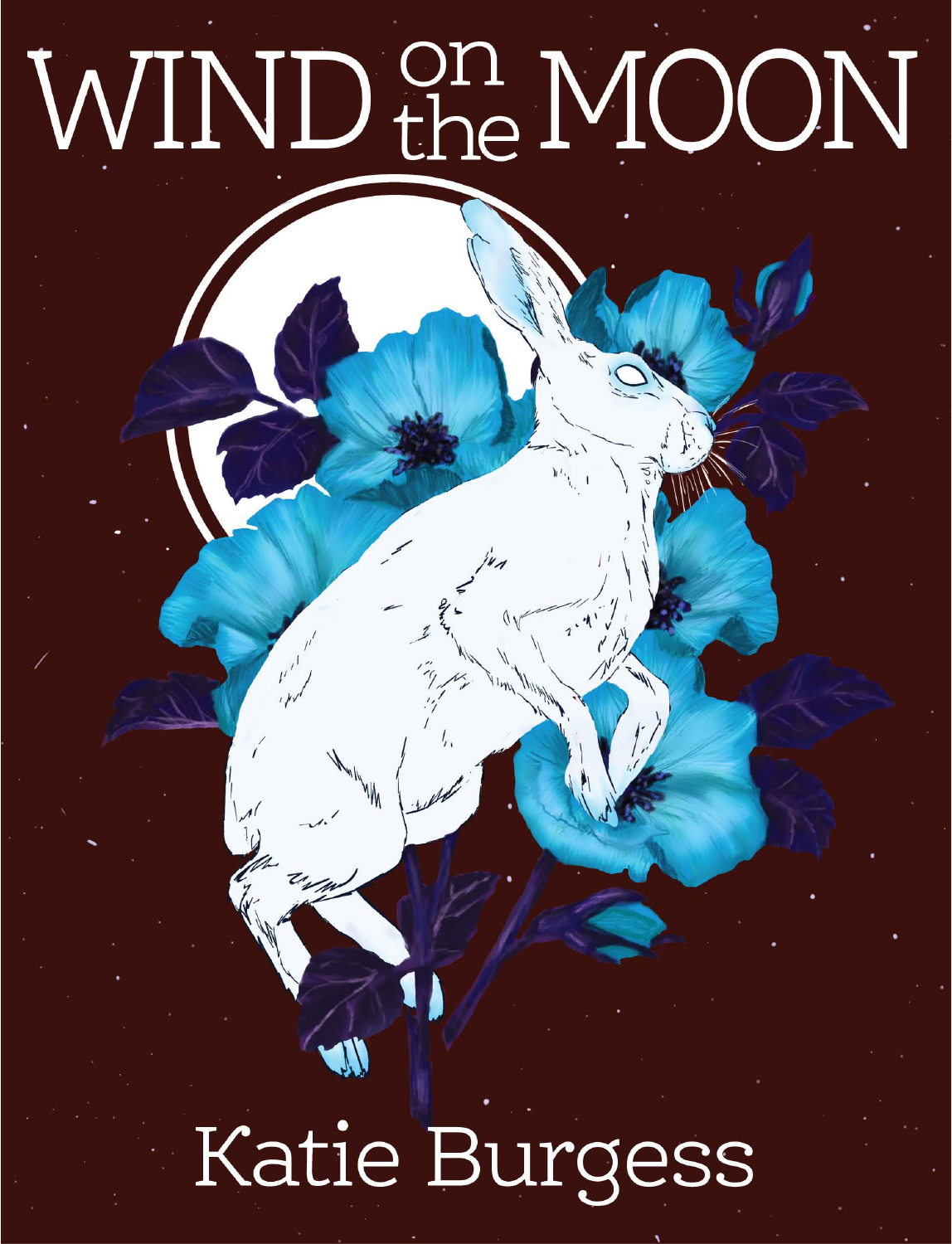# **Wind on the Moon**

**katie burgess**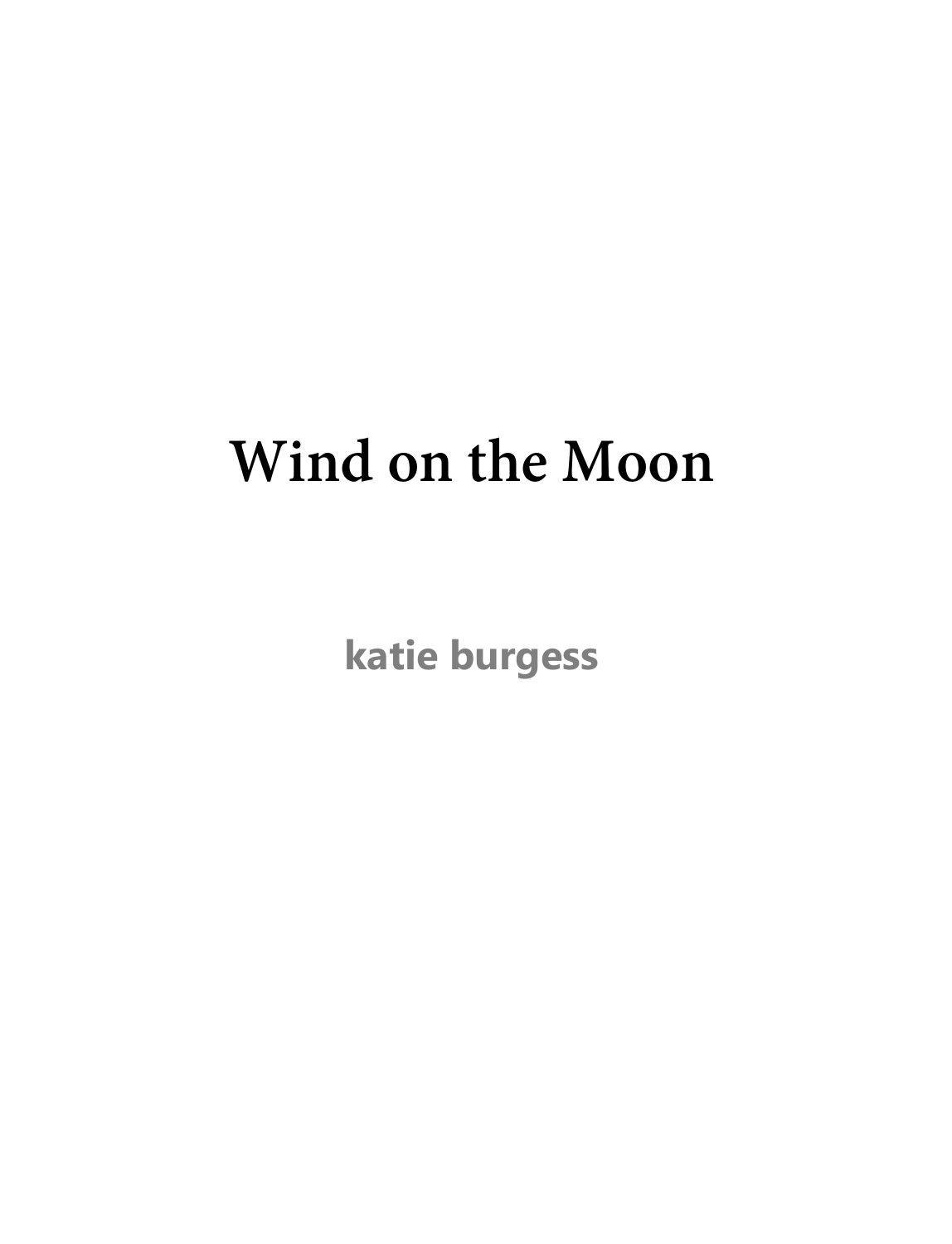#### **contents**

| Wind on the Moon               | 2  |
|--------------------------------|----|
| Variables                      | 4  |
| The Emptiness Walks with You   | 7  |
| Lawn of the Year               | 10 |
| Egg Baby                       | 13 |
| The Chronicles of Steve        | 16 |
| Like a Bull                    | 18 |
| My Friend Jeb                  | 20 |
| If You Lived Here              | 23 |
| Workshop Notes on The Universe | 25 |
| Acknowledgements               | 27 |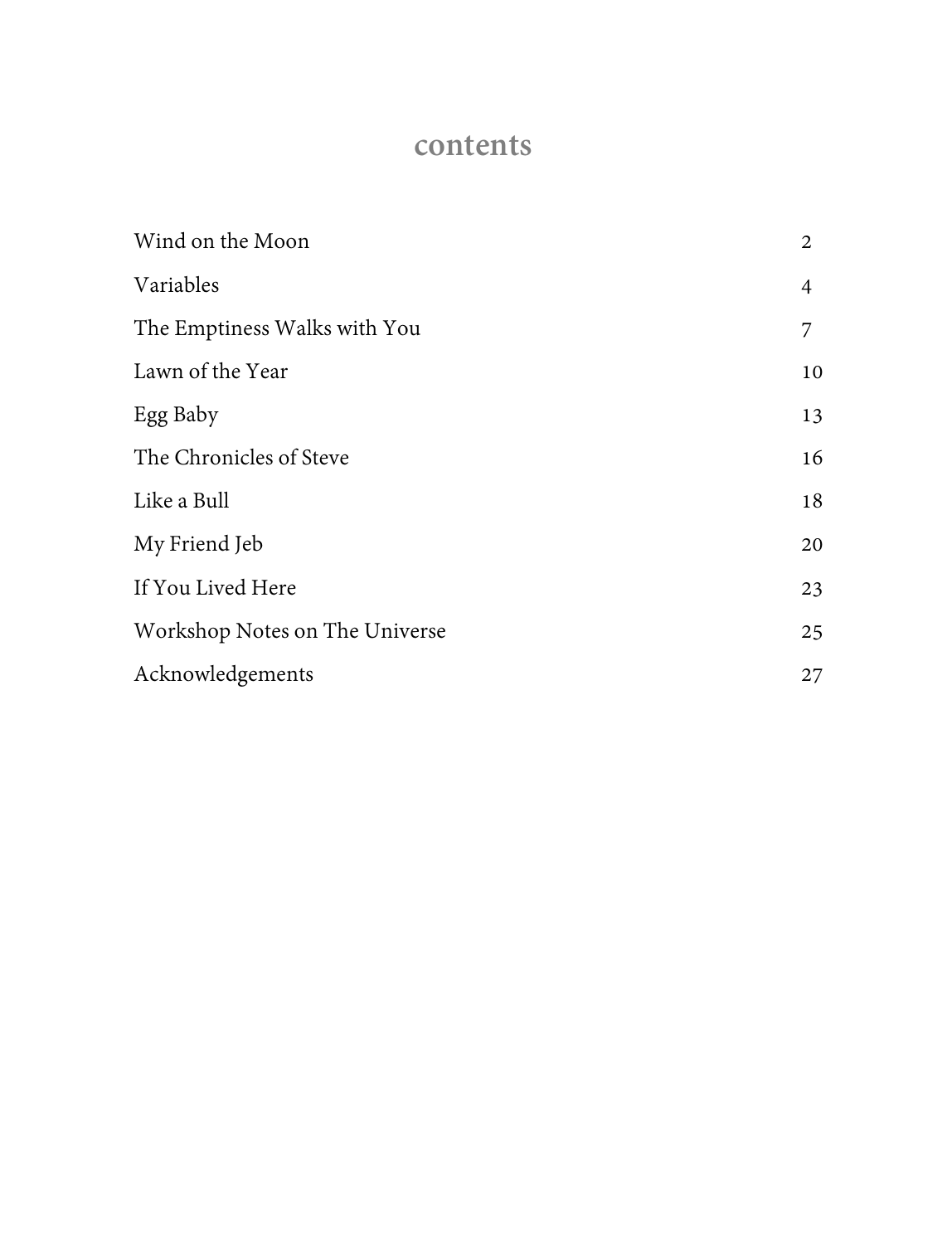*In memory of Jeremy Herrmann, even though I can't decide whether or not he would think it's weird.*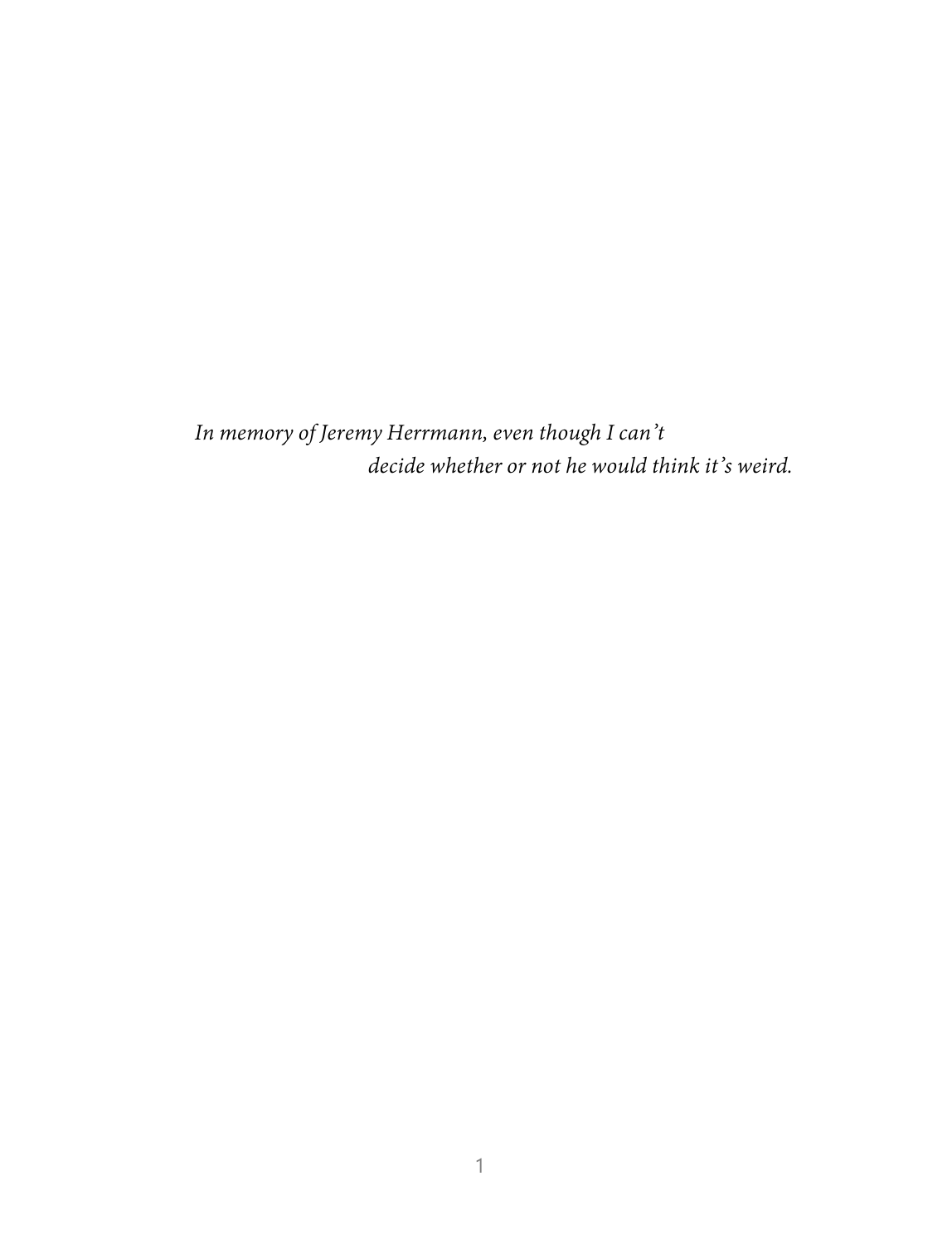#### **Wind on the Moon**

<span id="page-4-0"></span>We did it so America could feel proud again. That's what I tell myself whenever the silvery light shines through my window, going liar liar liar liar. I say, I have nothing to atone for. I say, No one should harbor guilt over what's done for America.

We didn't consider the ethical questions at the time. My creative partner, Jimbo, repurposed props left over from an elementary school play about the solar system. I built a lunar module from cardboard and aluminum foil. We interviewed dozens of struggling actors and asked how well they could keep secrets and would they like to be United States heroes. Any little flaws in the production didn't matter, since viewers were less sophisticated back then. People bought it because they wanted to. It went over so well that Jimbo suggested a sequel where the astronauts returned and discovered a race of tiny warlike men, but I'd gotten too busy at that point.

My superiors brought me in on several other projects. I joined the Round Earth Belief Maintenance Committee. I took over as head of Dinosaur Bone Placement Operations. I spearheaded a task force in charge of periodically releasing nude celebrity photos, to distract the public from things they didn't need to know about. I lost touch with Jimbo for a while. I think that's when his troubles began, when he lost his sense of purpose and started second-guessing our mission. Too much idleness will do that to a person.

Maybe I should have done the sequel. But asking what if won't bring Jimbo back.

My youngest son brags about how his dad runs covert ops, hinting that I assassinate dictators in foreign countries every weekend.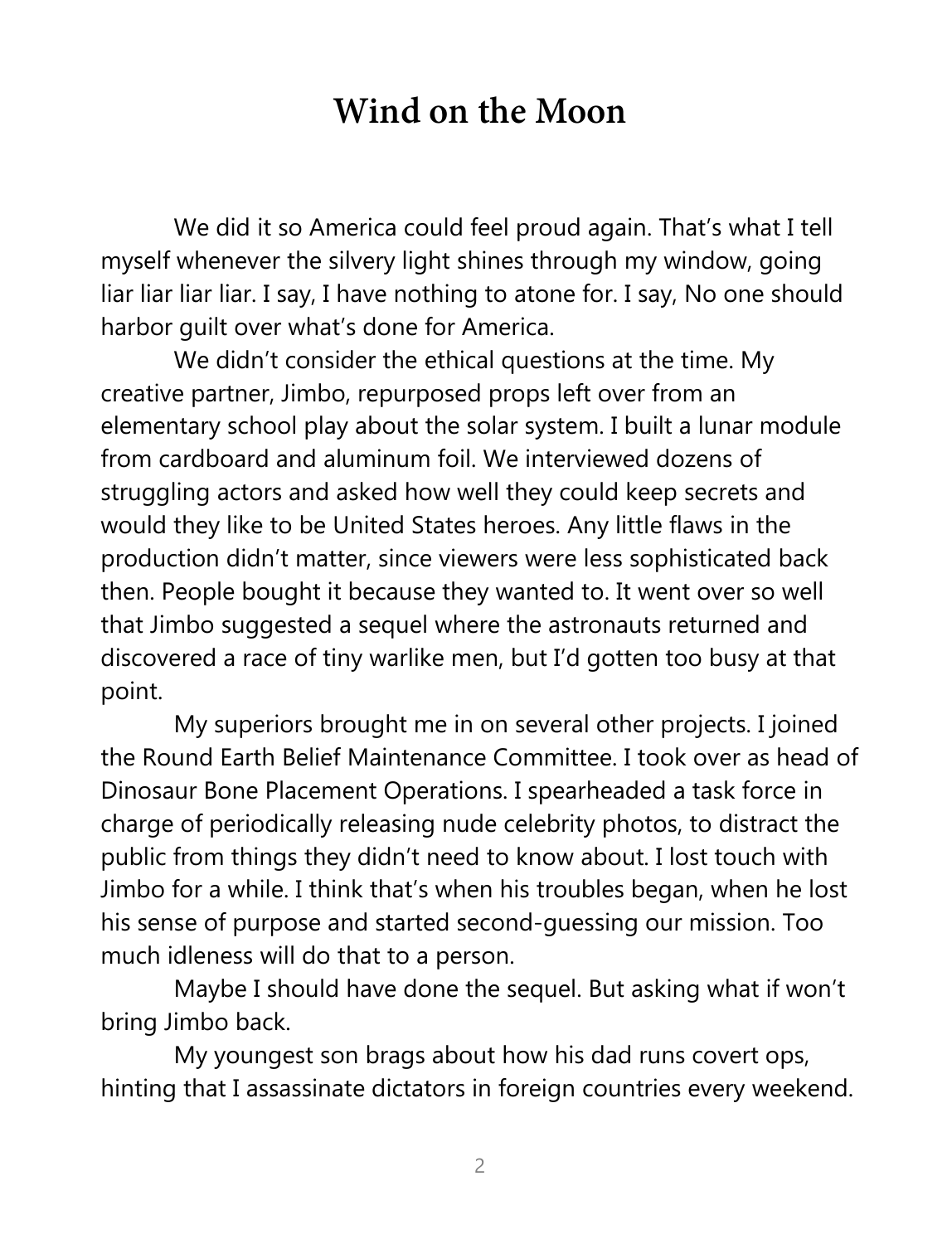If only I did anything that clear cut and honest. I'm not sure if dictators really exist. Or foreign countries—I've never been to one, have you?

The last I heard from Jimbo was a postcard that read, The truth shall set you free. I tried calling, but his number had been disconnected. Oh, Jimbo, I whispered, what are you about to do? It's too late for the truth. A week later they found him in a hotel bathtub. Suicide, they claimed.

Tonight, as usual, I will wait until my wife and children fall asleep, and I will go outside. I will sit in my yard with a tumbler of whiskey, and I will stare at the moon, the big empty rock that's been lording it over us throughout the millennia, interfering with our tides and our gravity and our werewolves. And I will pick up whatever's handy—a brick, a stone, a broken bottle—and hurl it up at that glowing circle, never once disturbing its calm, untouched surface.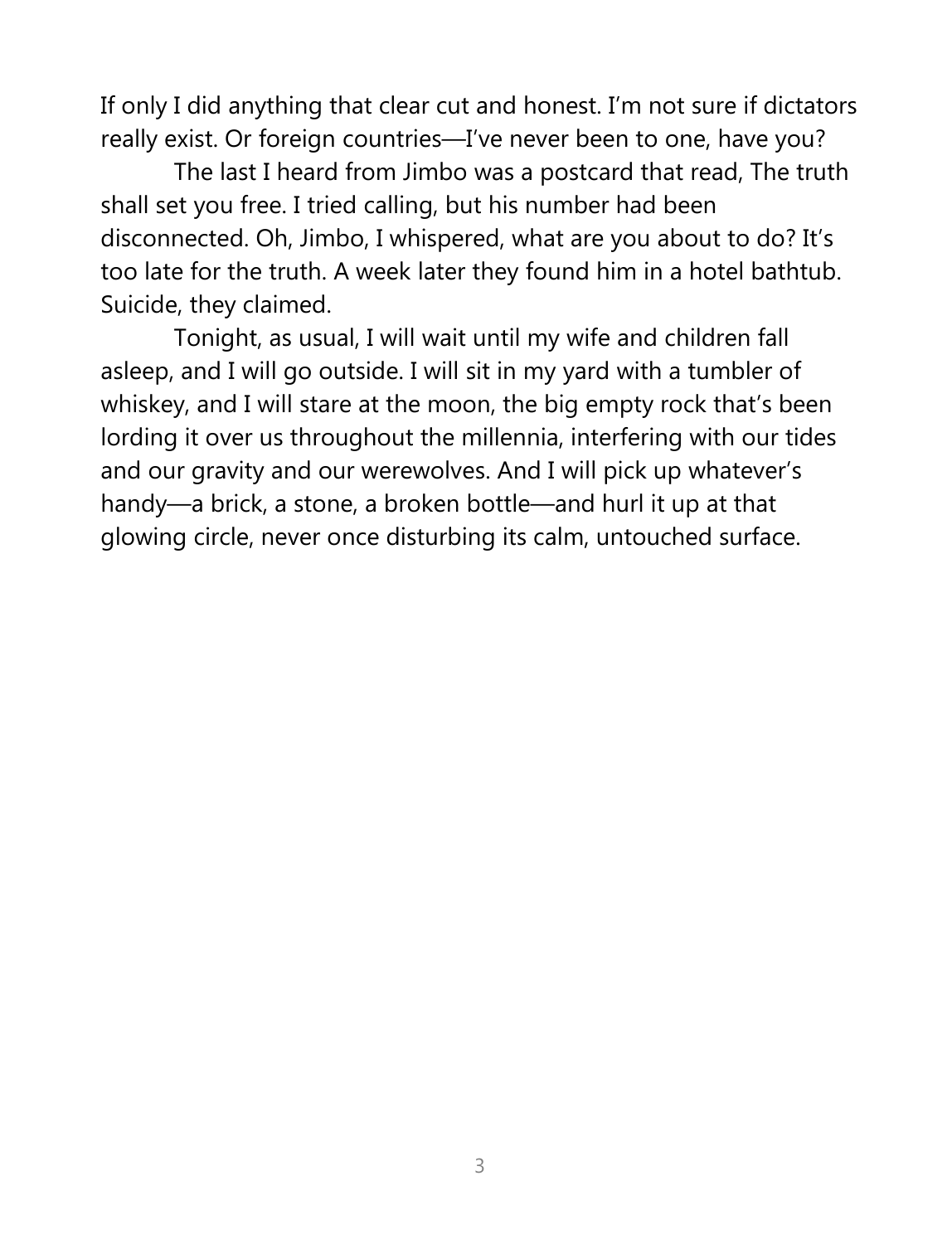### **Variables**

<span id="page-6-0"></span>If Martha has five lollipops and buys three times that many, how many lollipops does she have in total? If Martha picked three flowers today, seven flowers yesterday, and five flowers the day before, how many flowers per day is that on average?

Min thinks it's "so stinking cute" the way Dad worked my name into the homeschool textbooks he coauthored. "I can't handle it!" she says as she flips through More Fun by the Numbers. "You're keeping these, right?"

I point at the "Donate" box.

It's about six months since he died, six months and a day since Mom and I started talking again, and almost two years since my parents refused to meet Min or attend our wedding. Show these data as a line graph.

Mom sticks her head in the door and asks, "Do you girls want cake?" She already fed us each a huge piece this morning. Before we can answer, she starts listing the things we can have with cake: coffee, tea, ginger ale. Then she disappears, probably to get us cake whether we want it or not.

"Faye is too adorable," Min says.

When I offered to come help Mom move into her new condo, I assumed she would refuse. The last time I was in this house, she kept blowing her nose and helplessly repeating how much she loved the sinner, while Dad stayed locked in his office. But she didn't refuse, which I guess means something. I'm not sure what. Solve for x.

I hesitated to ask Min to go with me, but so far she thinks everything is "cute" and "adorable," as if we're in one of her kitschy art installations.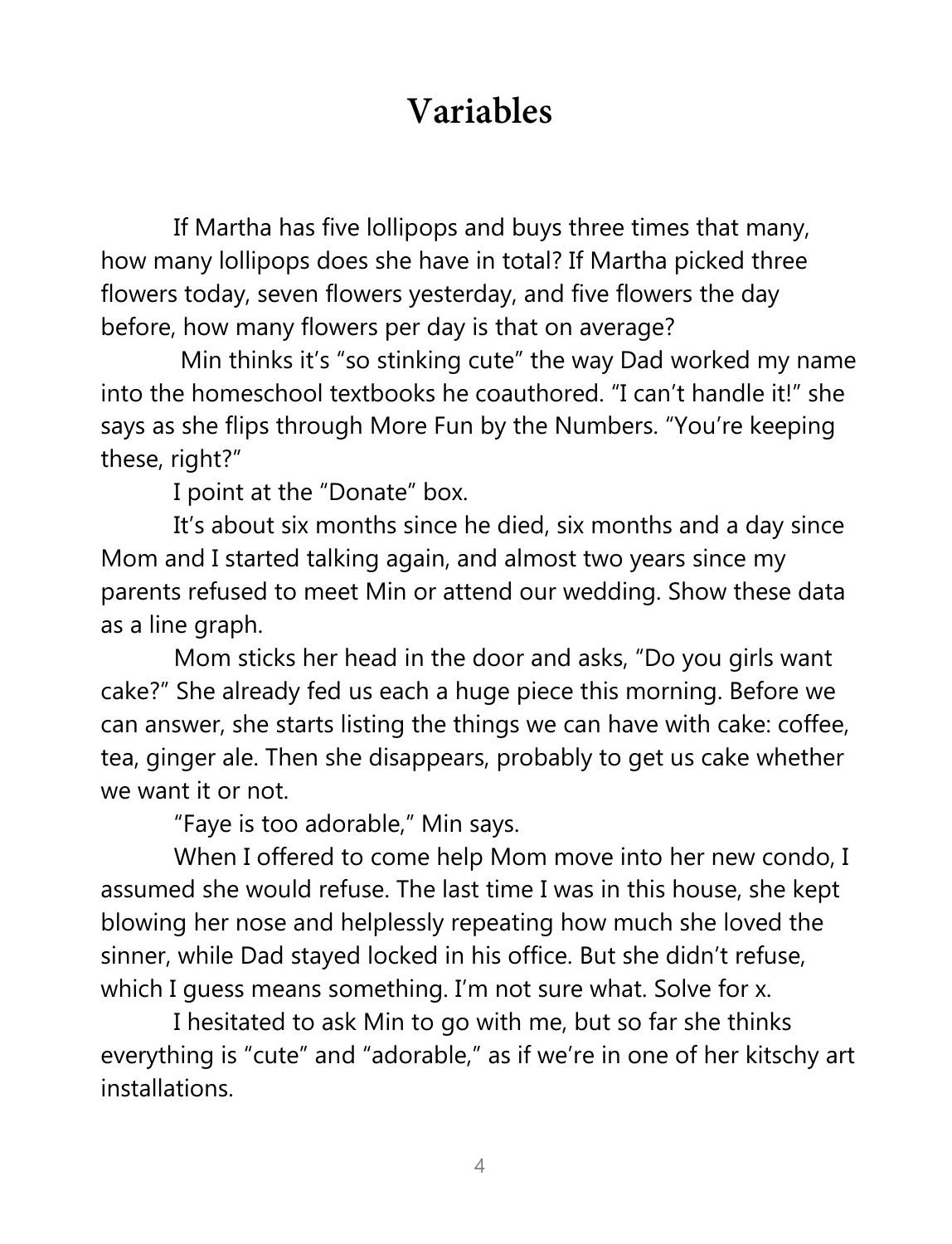We finish loading the truck after dinner. After Mom turns in, Min and I head up to my old room and inflate our air mattress. It's strange to see it empty in here, without my snow globes and Narnia books. We sit on the floor and lean against the window seat where I used to sit making friendship bracelets. Min pulls out a bottle of bourbon and some plastic cups from her overnight bag and pours two shots.

The door opens, and I scoot away from Min like I'm sixteen again. I try to hide my cup.

"Remember there's still cake if you're hungry," Mom says.

"We're having cocktails, Faye. Won't you join us?" Min holds the bottle up and waves it around, as if she and Faye are two besties having a girls' night.

"That sounds like exactly what I need," Mom says.

"Are you serious?" I say.

"Oh, Honey, we started drinking red wine ages ago for your father's heart."

> "Cheers," Min says, and she hands Mom a shot. They clink their cups.

Min chooses this vegan place for breakfast, which I expect Mom to grumble about, but she cleans her plate and finishes my hemp waffles. Before we leave, Min jumps up to ask the manager about a frog sculpture by the register.

> "Min's a sweet girl," Mom says. "I'm glad you brought a friend." "Friend. I see."

Mom sighs. "I'm trying. Okay? I'm trying."

I suppose she is. I don't know why this annoys me even more.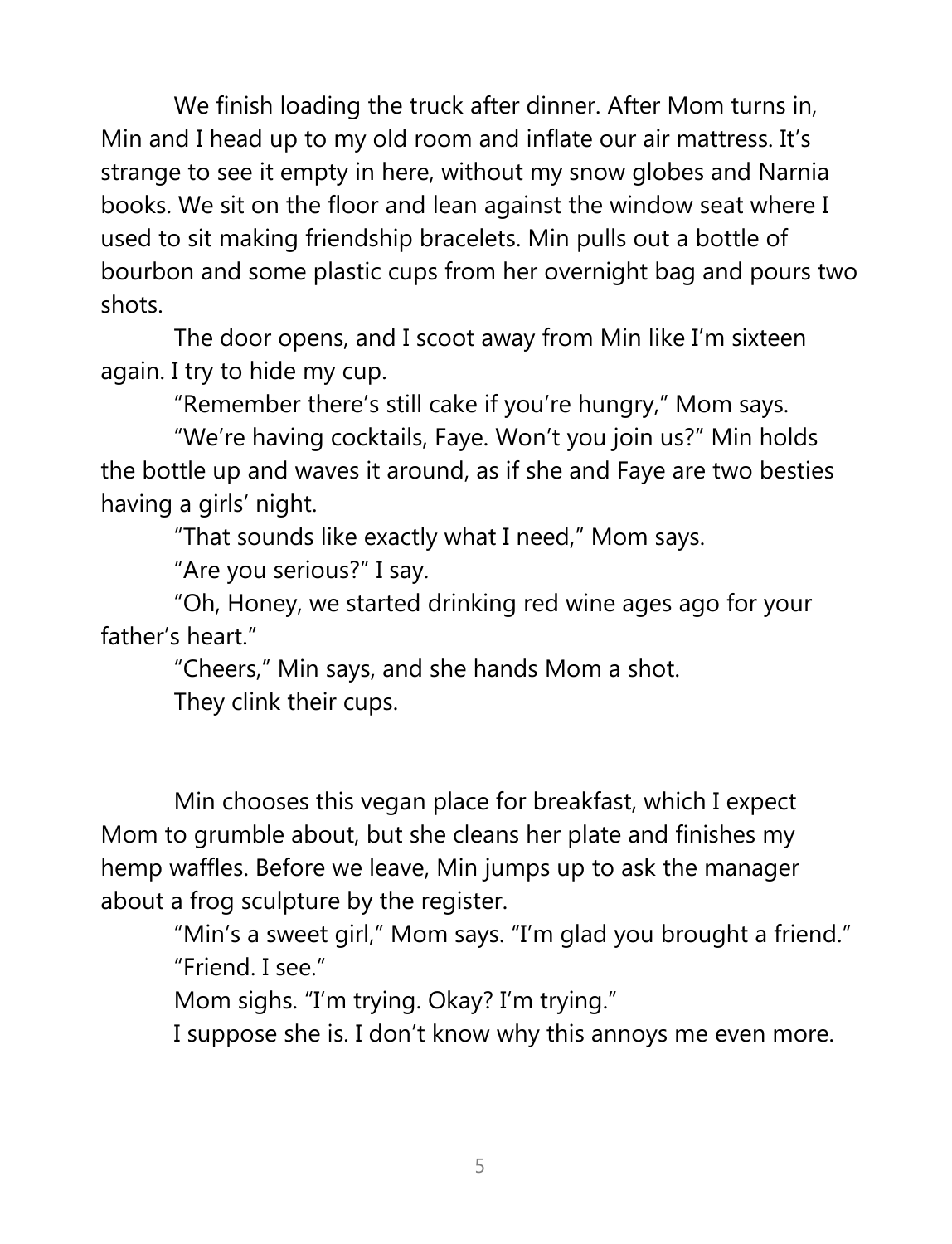Eventually Dad quit putting my name in his books. I'd been caught kissing the pastor's daughter, but I don't know if that was why. I swore to my parents that we'd only been hugging, that our camp counselor had misunderstood what she saw, and they seemed to believe me. So that might not have been it. Maybe he just thought I was too old for it, that I wouldn't think it was cool anymore. We never discussed it. I only know one day I picked up his latest proof, and there were no Marthas converting grams of sugar to ounces, or building kites with two obtuse angles.

"Your mom was a lot more chill than I expected," Min says as she drives us home.

"It went fine," I say.

"From how you talk about her I thought she'd have an exorcist waiting for us or something."

I reach into the back seat and dig around for my water bottle. That's when I notice them—Min's brought all of Dad's books with us.

"Are you trying to brush up on your factor trees or something?" I ask.

Min sighs. "You can't give those away."

"That wasn't your fucking decision," I say. And at the same time, I'm so glad to see the books. My books, that I'm in.

Min sniffs, the way she does when she's trying not to cry. My tone was harsher than I meant it to be, but I don't apologize yet. I stare out the window, telling myself that we'll have a real discussion about all of this later, as soon as I can figure out where to start. But where do I start? There is not enough information to solve this problem.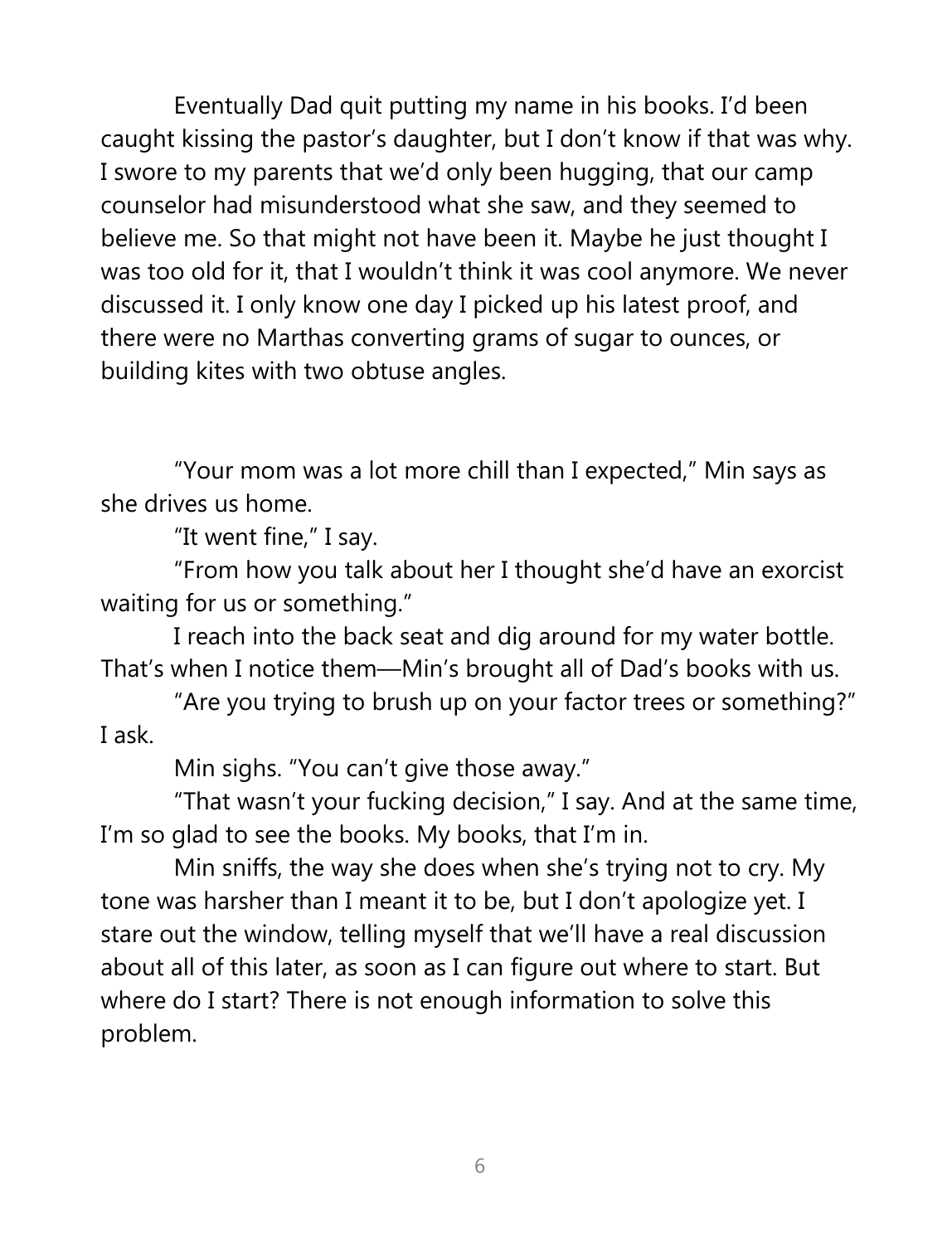#### **The Emptiness Walks with You**

<span id="page-9-0"></span>You hate those stories. Out of everything in the two hundred dollar textbook your community college teacher assigned, the worst are those ones that go, You're walking down a dark road, thinking about emptiness, and you're like, No I'm not! I'm reading a story! Do they think they can fool you? It's stupid that you even have to learn this crap. You're here for an associate degree in business, so you can be a CEO; you don't need to know about Jane Austen or iambic pentameter or whatever for that. The only good thing about this class is Caitlyn J., who sits in front of you and wears lace thongs with low rise jeans, giving you the perfect view while Ms. Brookfield blathers about assonance. Ha. Assonance.

Today you get put in a group with Caitlyn J., Caitlyn R., and Kaitlyn. You're supposed to talk about symbolism and then share your ideas with the class. Ms. Brookfield pulls this stunt every day. You want to say, Excuse me, but aren't you the one being paid to teach here, and so shouldn't you tell us what the symbolism means?

Caitlyn J. says she thinks the sun symbolizes light, and Caitlyn R. nods her head. You roll your eyes and say, The sun is light. It doesn't symbolize light. That's not what symbolism is. The glare Caitlyn J. gives lets you know you've lost any chance of seeing the rest of her thong, but you can't just let someone be that incorrect.

Caitlyn R. says, Fine, what do you think the sun symbolizes? And you say, It doesn't symbolize anything. Not every single thing in the story is a symbol. And Kaitlyn says, Then what are we supposed to say when we present? You consider the story, which you barely skimmed, and say, The fog. It symbolizes the narrator's confusion. Caitlyn J. says, If the sun can't symbolize light, how can fog symbolize confusion? Fog makes things confusing, like the sun makes things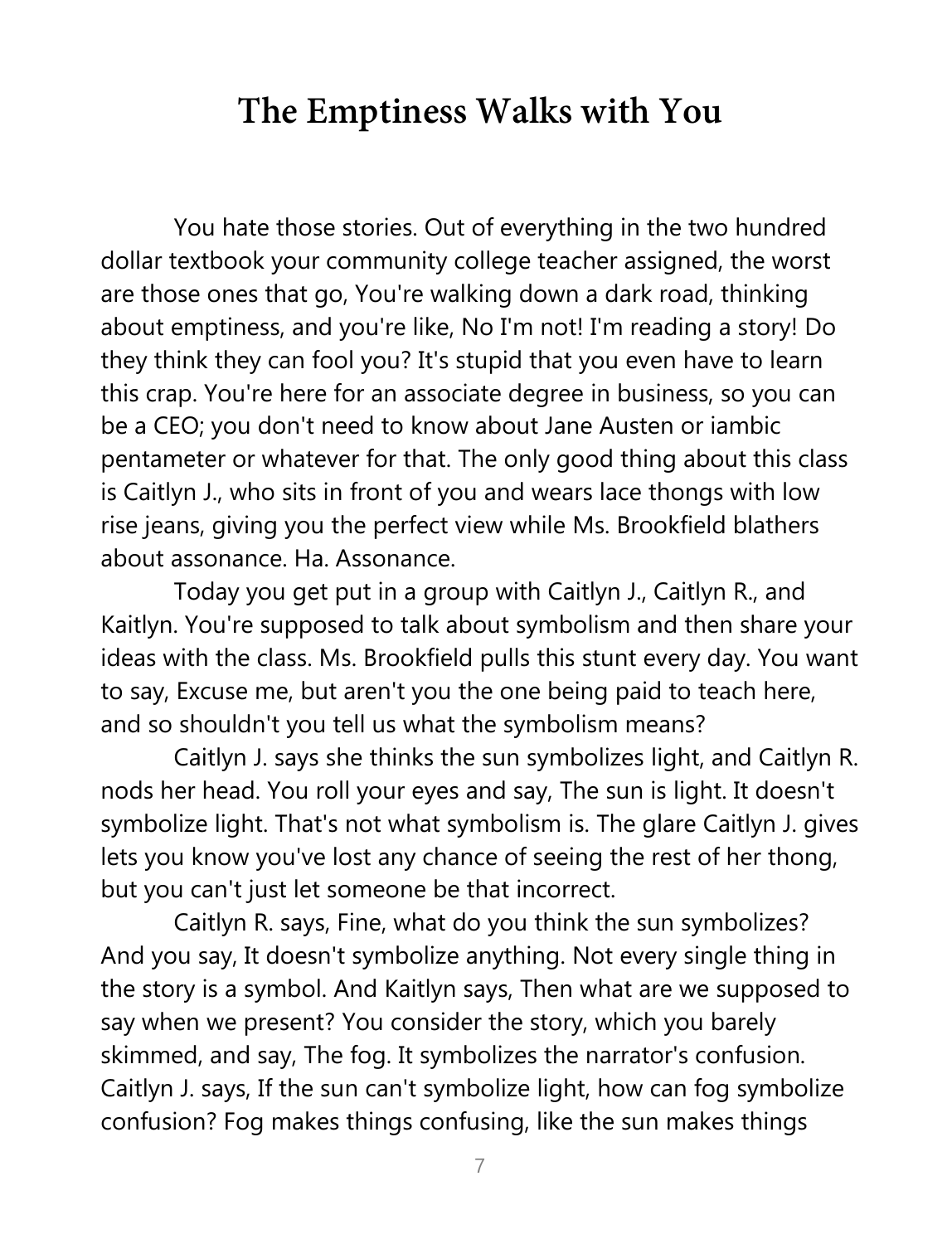light. But Caitlyn R. says, Whatever, and writes it down. Fine, Kaitlyn says, but I'm not going to talk.

After class you have work, and then you head home. Or rather, you head to your friend Jeremy's apartment. Your mother had one of her nights again and kicked you out while you were in your pajamas. You need your own place, but you don't make enough at Smoothie Experience to even cover your car, which breaks down every other day. You'd have to drop out of school and work full time to even make enough for one of those studio apartments by the abandoned mall. So you couch surf and wait for your mom to call and say, Pick up chicken for tonight, as if nothing ever happened, which she always eventually does.

Jeremy breezes through and announces that his girlfriend is moving in, so you need to find a different place to crash. You say, No problem, but Jeremy was the last friend you could still ask favors from.

You call your father, who sighs when you describe how this time your mother accused you of planting microphones around her house.

Jesus, he says. That woman.

You hope he'll invite you out to his place in San Diego, although he never has before. The two of you could sit on the beach and drink beer, and you'll come up with a brilliant business idea that he'll invest in. The napkins at Smoothie Experience are all printed with the story of its founder, Bryce, whose dad gave him \$20,000 to start his first smoothie bar. You read those napkins at work, over and over.

Well, that's rough, your father says. But I know you can handle it. There's a pause. You hear him typing on his computer.

Um, you say, Could I come stay with you for a while?

The sound of typing continues. Hmm? Ah, now's not a good time. Maybe you could come for your spring break, though. That'd be fun, right?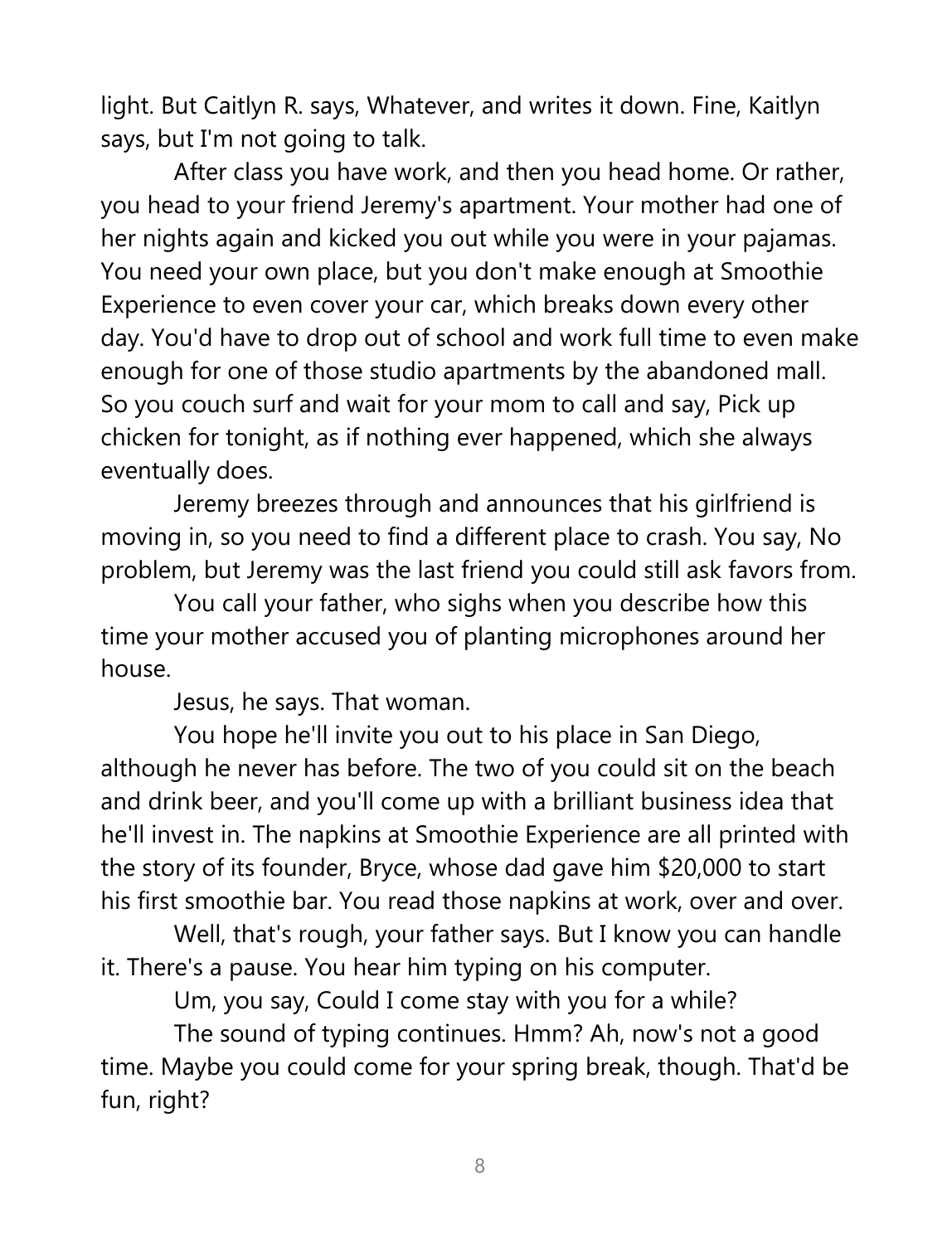#### Sure, you say.

On Monday you catch Ms. Brookfield in the parking lot. Her car looks even shittier than yours—that's what knowing about Jane Austen gets you. You tell her you've been enjoying her class, but you need to withdraw from school due to other obligations. You anticipate her pitying look, knowing she'll probably want to talk about it. Maybe she'll usher you into her office, where she'll offer you a cup of tea, and as you tell her about your situation she'll shed a single tear. You can't give up on your dreams, she'll say. You're the brightest student I've ever taught. You'll look wistful and say, I'll find some other way, somehow, and she'll admire your courage even as her heart breaks. The two of you then spend a memorable afternoon discussing great literature, which you still think is bullshit, but you impress her with your ideas—The fog symbolizes his confusion, she'll exclaim. Of course! I never even thought of it that way!

Ms. Brookfield takes the withdraw form and signs it without looking up. Have a good one, she says, getting into her shitty car.

<span id="page-11-0"></span>You take your textbooks to the campus store and try to sell them back, and all you get for them is twenty-two dollars total, and they won't take your stupid literature book at all. A new edition is coming out, the cashier says. You sigh and flip through it, glancing at a random page—You're walking down a dark road, thinking about emptiness, how singular it is that there should be a word to describe a quantity of nothing, and soon you feel the emptiness around you, and the emptiness walks with you—and then you hurl the book into the nearest trash can. Shut up, you think. Shut up, you piece of shit story. You don't know me. You don't know the first thing about me.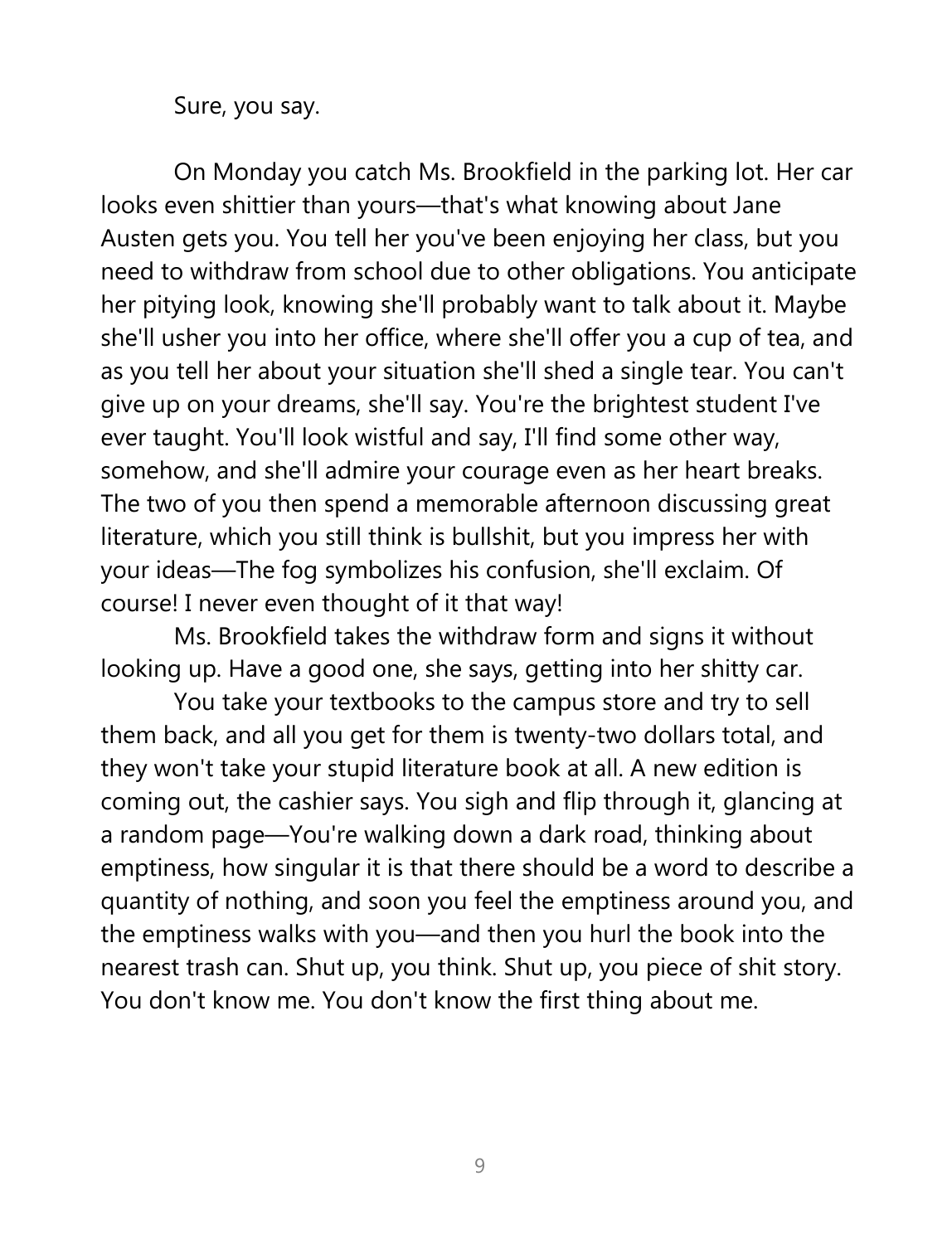#### **Lawn of the Year**

The Martins owned 107 Crater Lane, a Victorian surrounded by sugar maples and pink dogwoods. It had a stained-glass front door and a wraparound porch strewn with twinkle lights. The front yard had a tire swing and a statue of an angel. Mrs. Martin's garden was featured in the local newspaper twice.

Ours was number 105, the third boxy rental we'd lived in since my father drowned. It had vinyl siding, and our only tree was one scrawny crape myrtle.

We trespassed on a whim that first time. One October day Mom stared out at the Martins' brilliant red and gold foliage. Our crape myrtle had already lost all its leaves. The Martins were out, so she took me next door to jump in their leaves while she took pictures. A few weeks later I lost a tooth, and Mom thought wouldn't it be cute to get a shot of me grinning in the tire swing. Soon, whenever the Martins left for church or the girls' ballet recitals, Mom would break out the digital camera she'd won from a PTA raffle. I got into the spirit of it too, begging her to take my picture with the Martins' cat, Pud, whom I renamed Alexandra.

I must have been seven or eight the afternoon we decided to peek in their windows. The living room was straight out of Southern Living, with handmade quilts draped across weathered furniture, shelves of antique books, jars filled with dried flowers and pine cones—stuff that would look messy in our house but somehow looked homey in theirs

"Why don't you see if the back door is locked?" Mom said. "I bet it's not."

I knew this was probably taking it too far.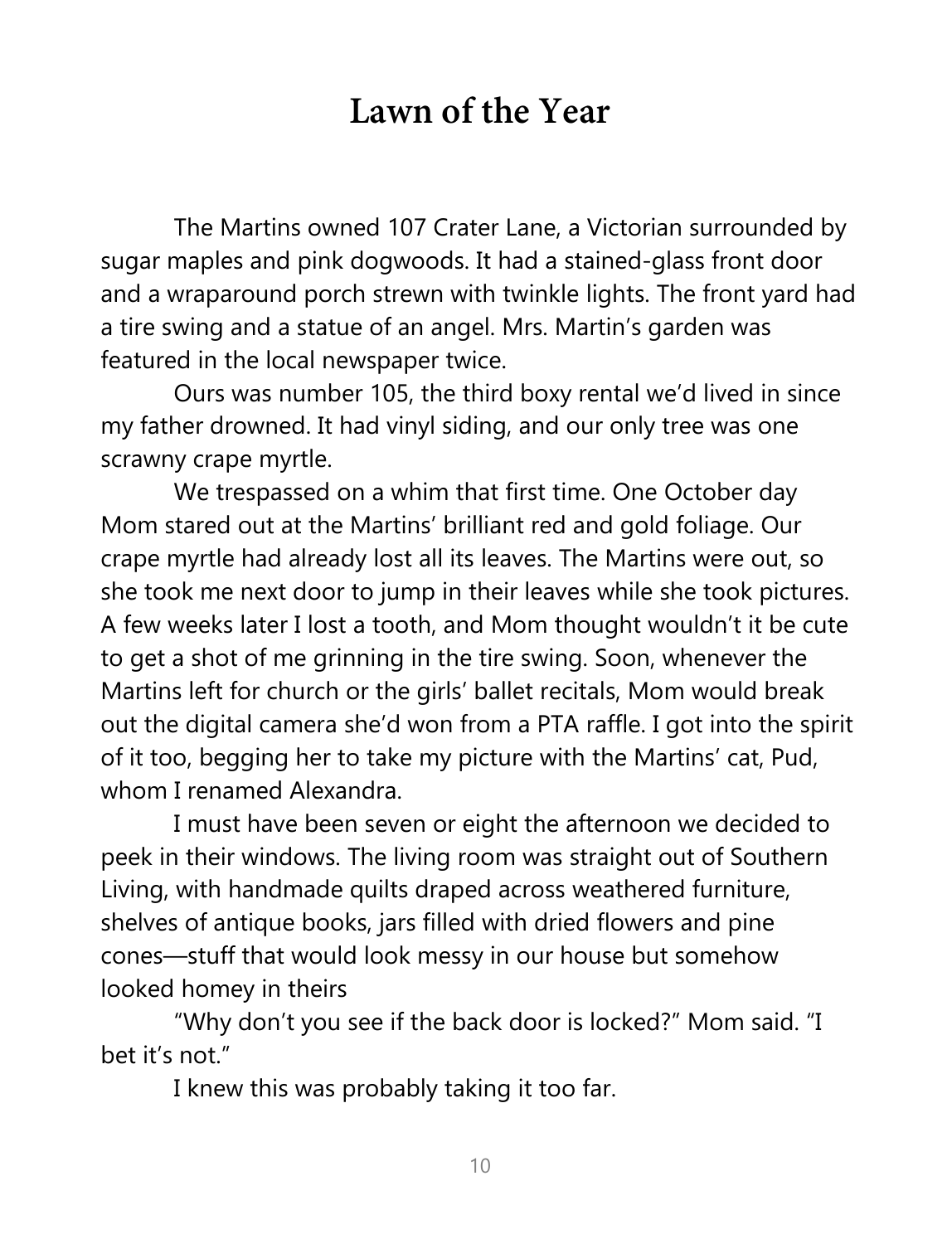"I'll keep watch," she said. "It's fun to see how other people live, don't you think?"

My curiosity winning out, I slipped inside. Framed cross-stitch sayings, like "Mom's Bed & Breakfast—Make Your Own!" lined the walls. I pictured them repeating that joke every morning and laughing. I moved on to the kitchen, keen to see what was in the refrigerator. Fresh fruit. Half a cheesecake. A six-pack of beer with crescent moons on the labels. Diet dinners filled the freezer.

Upstairs, I found the Martin girls' rooms. I could tell whose was whose from the dolls that matched their coloring—a blonde for Celia and a redhead for Andrea, each lying atop a neatly made bed. They were close to my age, but we never spoke—just as well, since I'd have felt awkward if they came over and saw all our pictures of their house. Celia's dresser held exactly ten travel-sized bottles of lavender hand lotion, and I couldn't help taking one and putting it in my pocket. I kept it for years, never using any.

When I came out, Mom smiled and rubbed her hands together. "Did you see anything interesting? Or unusual?" she said.

"They have an old pinball game in their den," I said. "It still works. You don't even have to put a quarter in."

"Anything else? What about—"

Mrs. Martin's car pulled into the driveway. She jumped out and stalked over to us. "What's going on?"

I huddled behind my mother, grasping the lotion bottle in my pocket.

"I thought I saw smoke," Mom said. "Could you have left the stove on?"

I barely made out Mrs. Martin's words, which I wouldn't understand until years later, when similar words would be said to me: "He's through with you."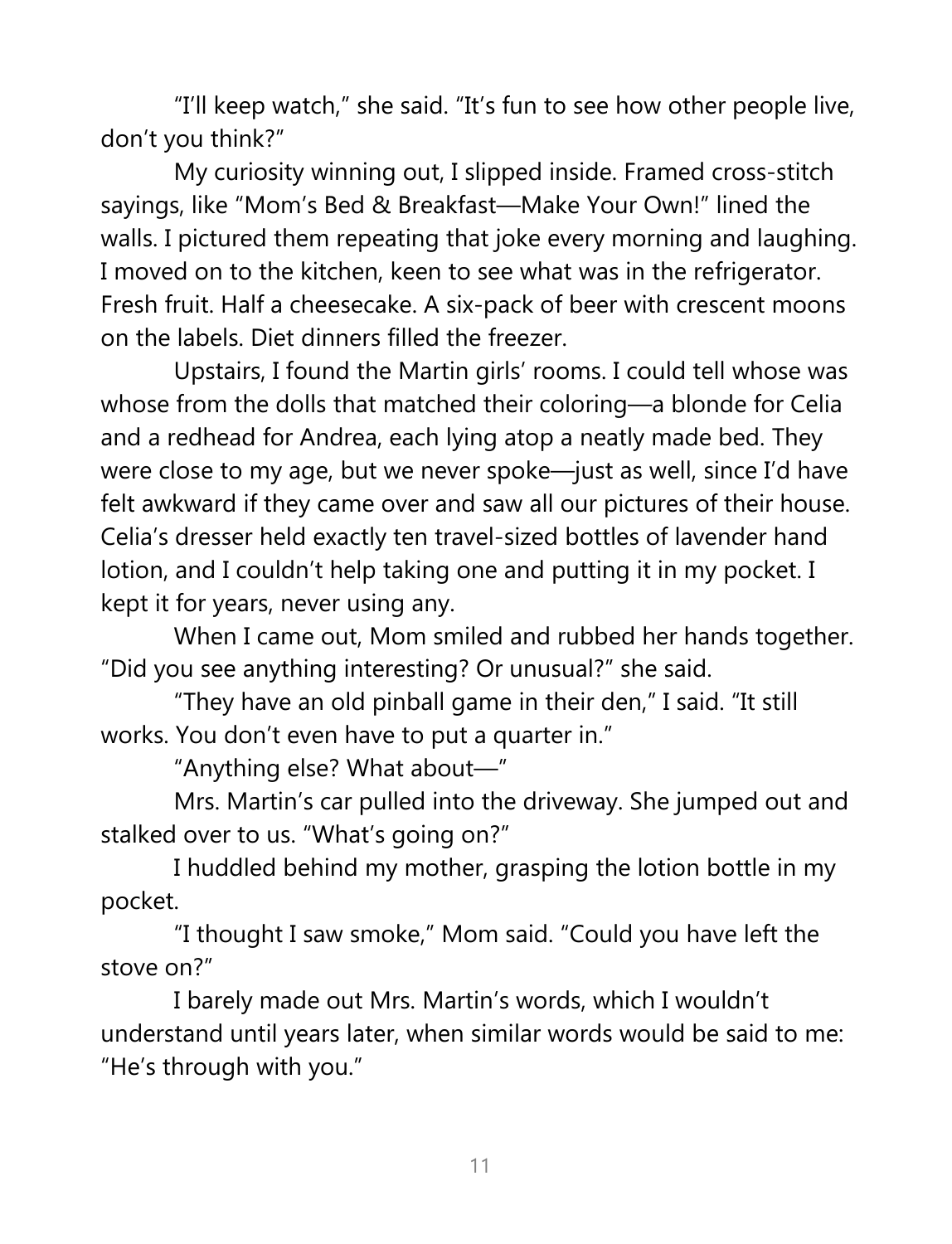Mom took my hand and led me silently back home. We moved again a month later.

The man in my bed now asks about my childhood. I describe the garden, the twinkle lights, the pink dogwoods. I show him my photo album. The inkjet prints have faded, making me look like a ghost haunting the Martins' house.

"That's what I'd have guessed," he says. "That you grew up in some kind of magical fairy land."

I nod. "Every detail was perfect."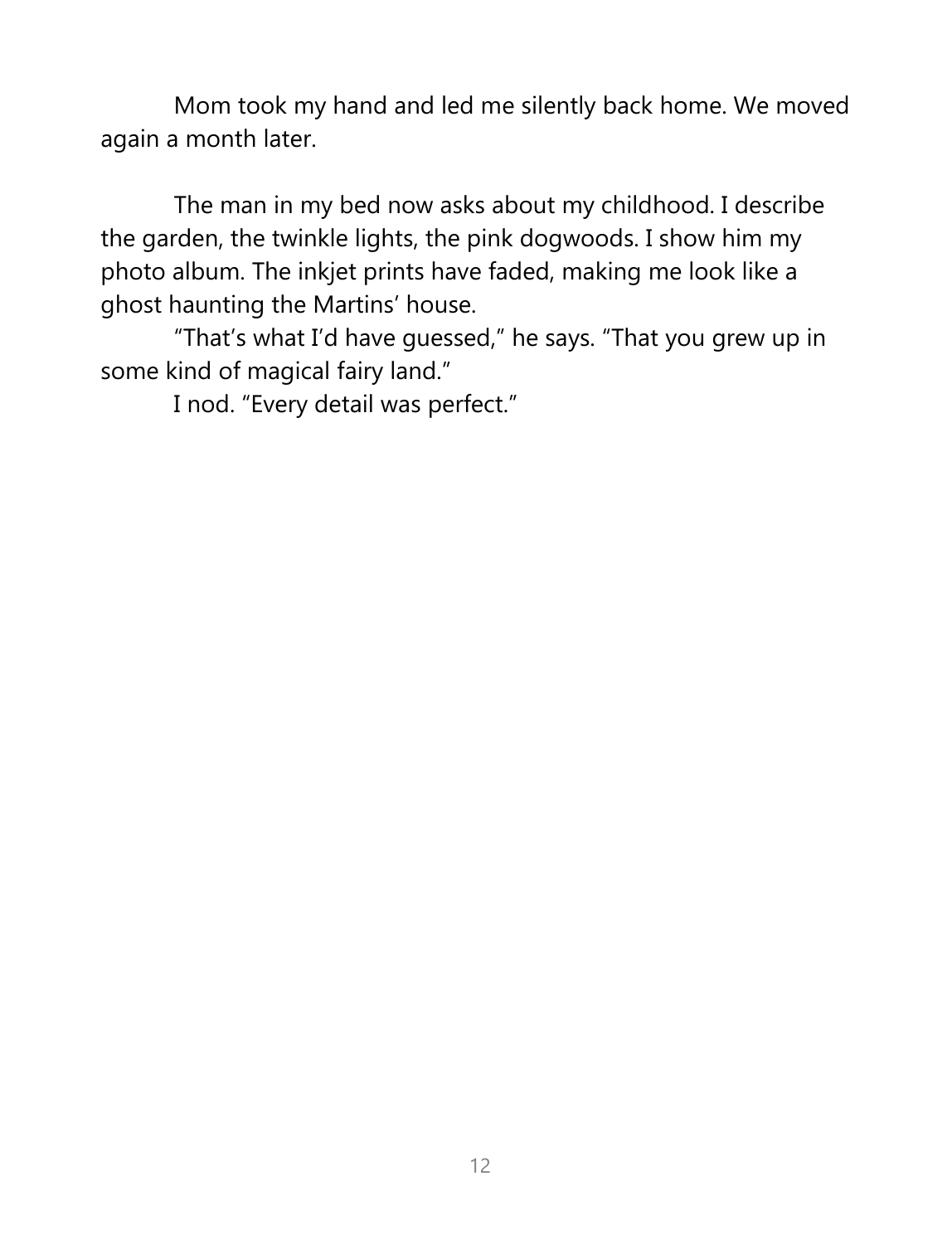# **Egg Baby**

<span id="page-15-0"></span>We've had Addison and her egg all week. She named it Molly and drew its face with permanent marker: two gaping eyes and a mouth like a sideways capital "D." It's for a kindergarten class project on parenthood. At night Molly sleeps in a cardboard bassinet in the refrigerator.

"How does that teach her about parenthood?" says Jennifer, Addison's mom, with a snort. "I didn't get to keep her in the fridge all night after she was born."

We were only dropping Addison off at the lake house, but Jennifer insisted we stay for a drink. I asked Jake if my being here would be a problem, but he said everything's cordial with them now. Jennifer's seeing someone herself, a Unitarian pastor who fosters dogs and plays the guitar.

"They need an egg that wakes up and screams every hour," Jake says, pouring us each a glass of white wine.

Addison sits on the pier and dresses Molly in a paper tutu. I tell her Molly looks pretty.

"Want to do her hair?" Addison hands me a tiny plastic comb.

I say sure and pretend to style the egg's bald head.

"That's not how you do it," Addison says. "Here."

"They had us carry around bags of flour in middle school," Jennifer says. "To scare us out of getting pregnant. Isn't she too young for that?"

"There's no birds and bees stuff," Jake says. "It's about learning to be nurturing."

"Give her back," Addison says, and Molly slips from my grasp, landing in the water with a plop. Addison screams.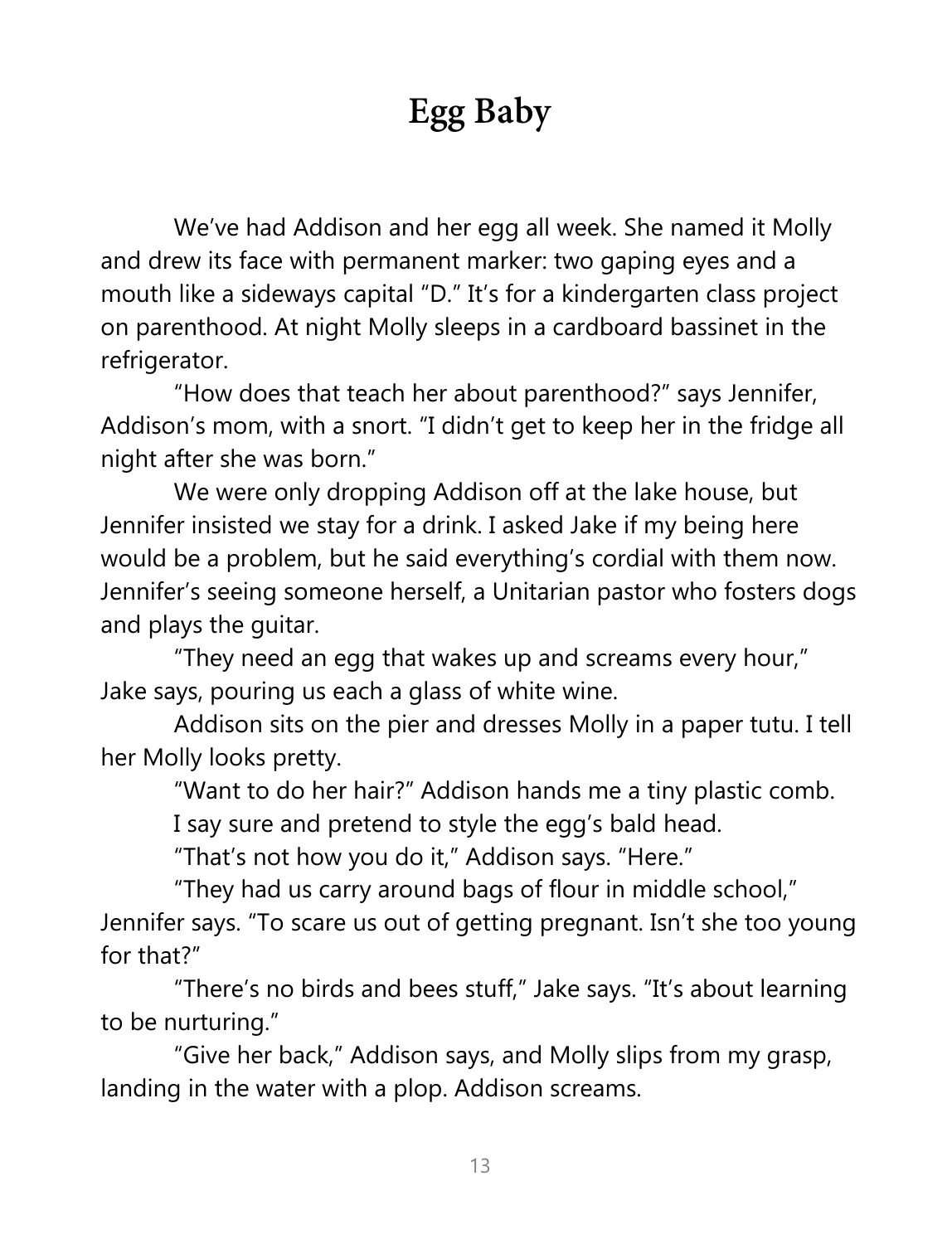I dive in. Through the murky water I see the egg drifting away. I reach out and close my hands around it carefully. When I surface, Addison is weeping.

"She drowned her, Daddy. She did it on purpose."

I say Molly's okay and pretend to do CPR.

"It's too late," Addison wails. "Her ghost is coming out."

"I think someone's tired," Jake says, scooping Addison up and carrying her to the house.

"Poor you, you're soaked," Jennifer says. "You can borrow something of mine."

We go inside, and I change into Jennifer's jeans and charity 5K sweatshirt, nothing else. I draw the line at borrowing her underwear. I follow Jennifer around the kitchen while she hunts down a plastic bag for my wet things. Molly sits on a doll chair on the counter. I hitch up the jeans, which are loose around my hips, and avoid Molly's stare.

"Sorry I don't have anything that doesn't swallow you," Jennifer says, with a shrug. "So do you two have exciting plans?"

I say we might get takeout and watch TV.

"He can do better than that. On a Saturday night?"

I smile, unsure how to answer. I wonder what she considers exciting plans. Dancing? Box seats at the theater? Jake mentioned once that Jennifer likes "fancy-schmancy stuff." That's how he put it.

Jake comes out of Addison's room and says we should get going. As I turn around, my elbow knocks over Molly's chair. I pick her up and apologize, but I can't save her. Raw yolk covers my hands.

"I've got more eggs. Get me a pen," Jennifer says.

We watch as Jennifer draws Molly's face onto a new egg.

"Perfect," Jake says. "That's putting the old art degree to use."

"Think she'll guess?" she asks, squinting at her work.

"We'll deny everything."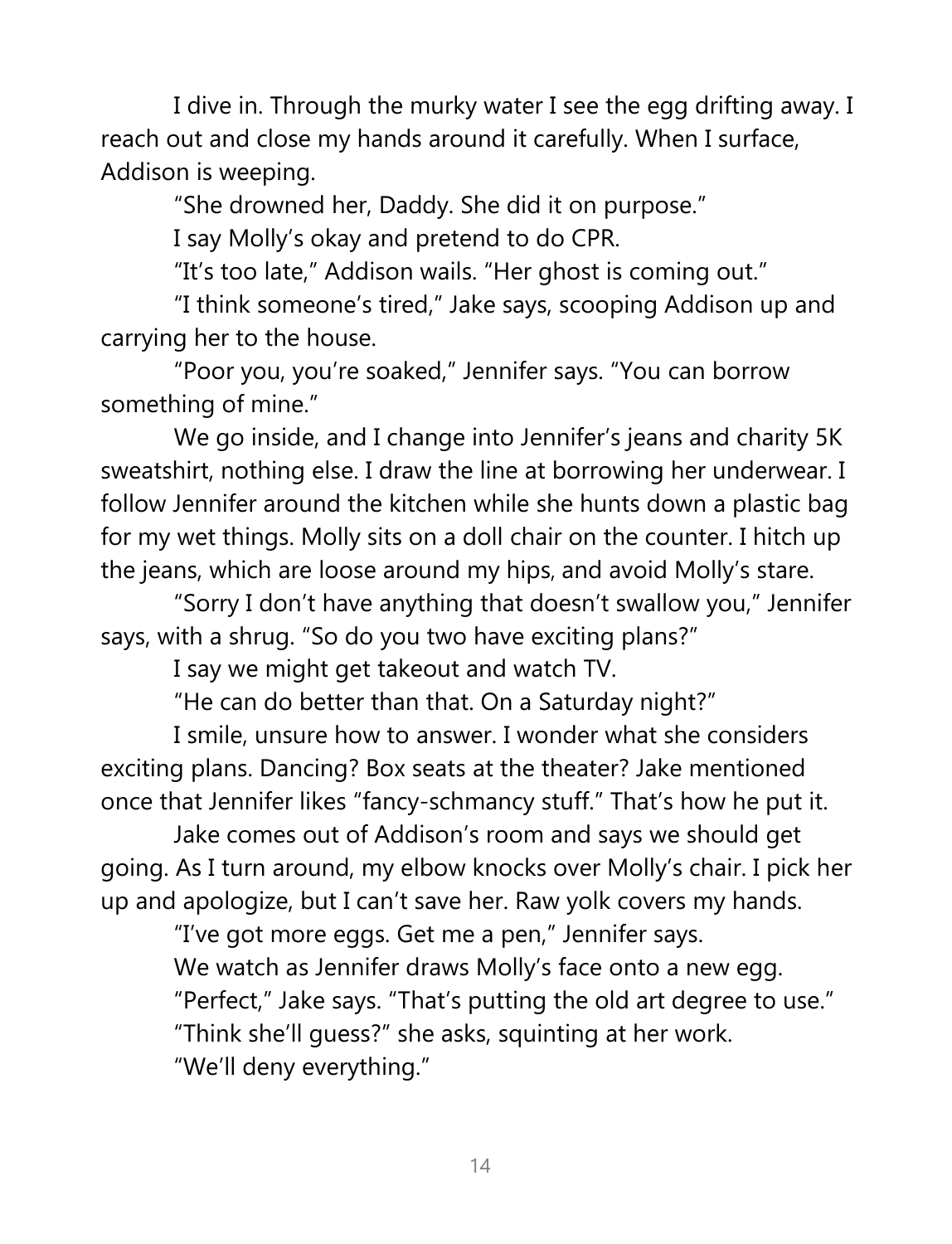They admire the egg cradled in Jennifer's hand, and I picture them in the hospital after Addison's birth, smiling and cooing, counting tiny fingers.

"Perfect," Jake says again.

Jennifer puts Molly II in her bassinet and offers me a washcloth. "Out, damned spot," I say. "Ha-ha."

She gives me a closed-lipped smile and waits for me to finish wiping my hands. I apologize some more. I can't stop apologizing.

Jake rubs my shoulders, and I try not to think about him touching this same shirt back when it was on Jennifer. I lean back and breathe in his scent, like I did that night the whole office went to happy hour and I gave him a little hug before leaving. Not meaning anything by it, not really.

"It'll be fine," Jennifer says. "It was an accident."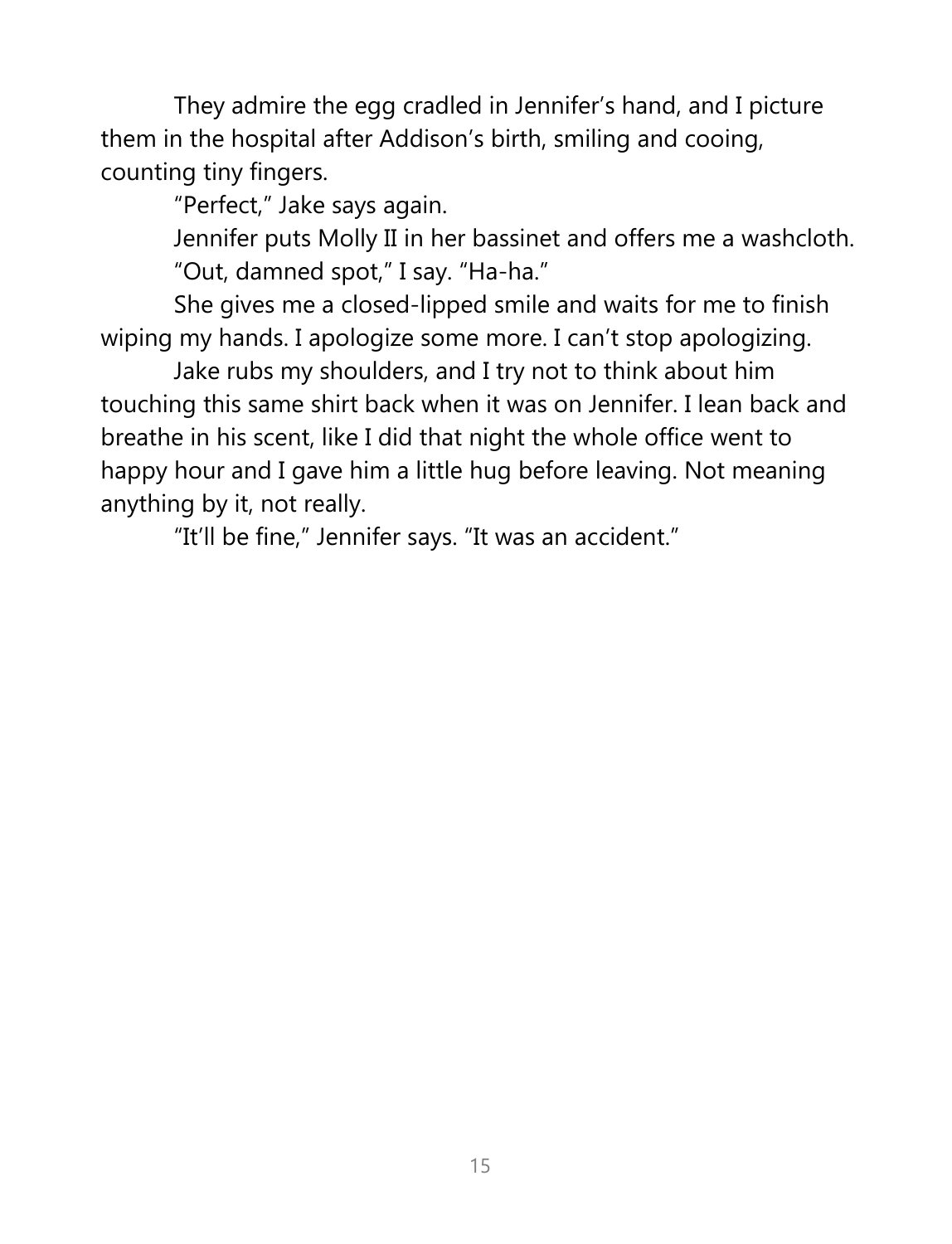#### **The Chronicles of Steve**

<span id="page-18-0"></span>Look, I understand why their story gets so much press. She came from his rib, which is a nice meet cute—or should I say m-e-a-t cute, ha-ha. They both show a lot of skin, and they stir up drama wherever they go. They're basically reality show gold. So, sure, people feel invested in them as a couple, but the fact is, he was never happy with her.

Whenever she went off to gather fruit or hang out with her serpent friend, he'd come looking for me. I begged him to come clean. "She probably knows already," I said.

"I'm too scared," he said. "I worry what others will say."

"What others? The rhinoceros? The bear?"

"Bear," he whispered, stroking my beard. "That's a good nickname for you."

"You and your compulsion to name everything. Can't you stop with the labels?"

Finally one night I'd had enough. "I won't be your dirty little secret," I said. "I want to go out to dinner—in public. Maybe to that nice patch of ground over there."

He said maybe next time, and I said no, no more next times. He looked sad.

Then we heard her calling his name. She staggered over, hair a mess, mascara running down her face. "I see you two," she said. "I see you."

I'll admit, whenever I considered our situation, I pushed her out of my mind. I told myself destiny was on my side, and if she got hurt that was unfortunate, but not my fault.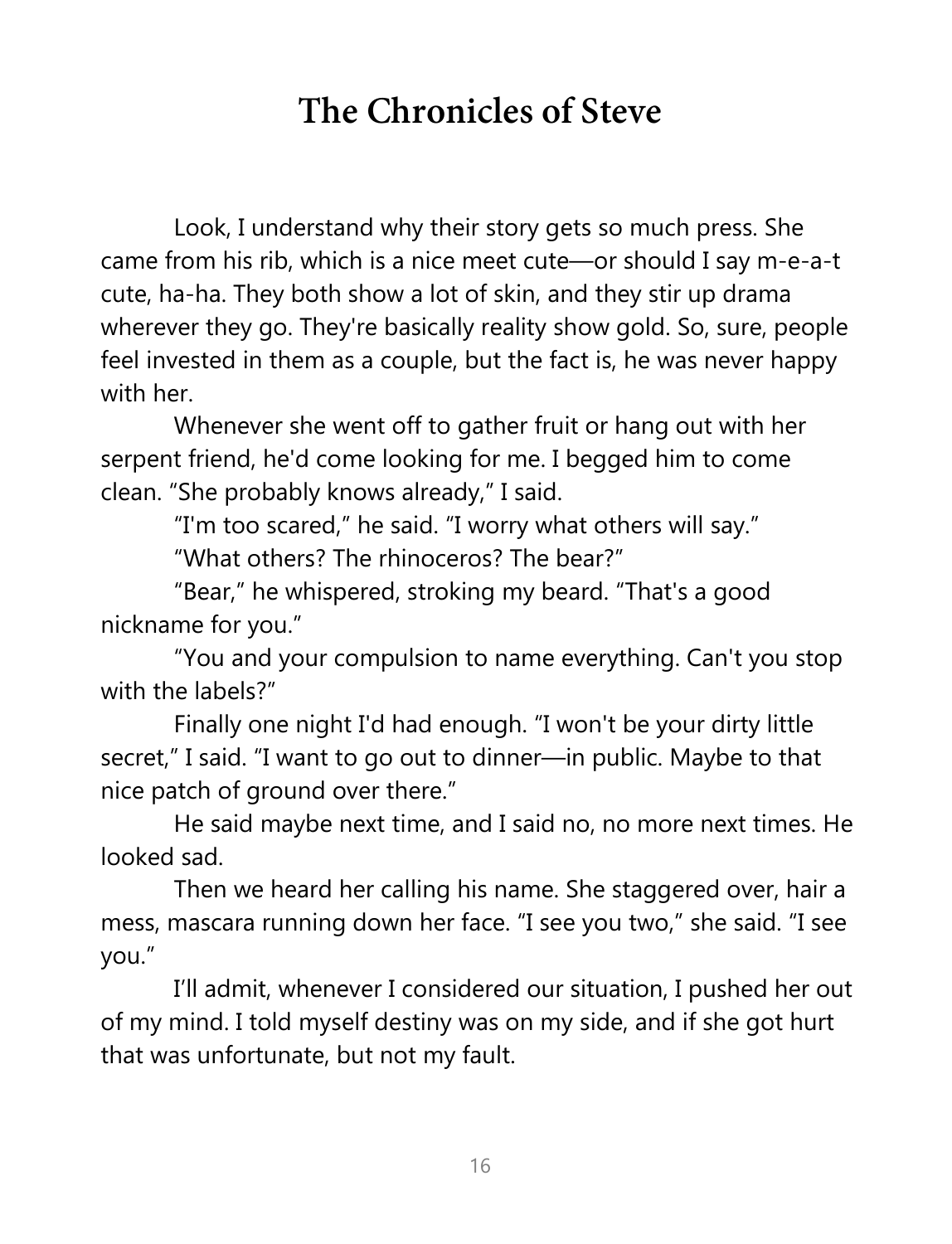She clutched a piece of fruit. I recognized it immediately. "Shit, did you eat that?" I said. "Hurry, we've got to induce vomiting." I'd never imagined she'd try something so drastic.

She pushed me away. "It's all your fault. You put these confusing thoughts in his head." She turned and ran. He followed.

"Make her cough it up," I called after him, "or she'll die."

I watched them fighting in the distance. And then I gasped as he took a bite of that same fruit. They always did encourage each other's destructive behavior. That's when I realized I couldn't fix him, the beautiful dumbass.

They moved away soon after, and last I heard they're more miserable than ever—he's turned into a workaholic, and she writes this insufferable mommy blog. She pressured him to give up vegetarianism, and I bet she's got him eating all sorts of horrible tuna casseroles and meatloaf and I don't know what.

As for me, I don't feel any bitterness. Several new guys moved into the neighborhood, and while I'm a private person, let's just say my social calendar is full. The area's pretty gentrified these days we're a gated community now. Once in a while he comes back and lurks, hoping I'll buzz him in, but I resist that temptation. God created me, I tell myself, and I deserve better.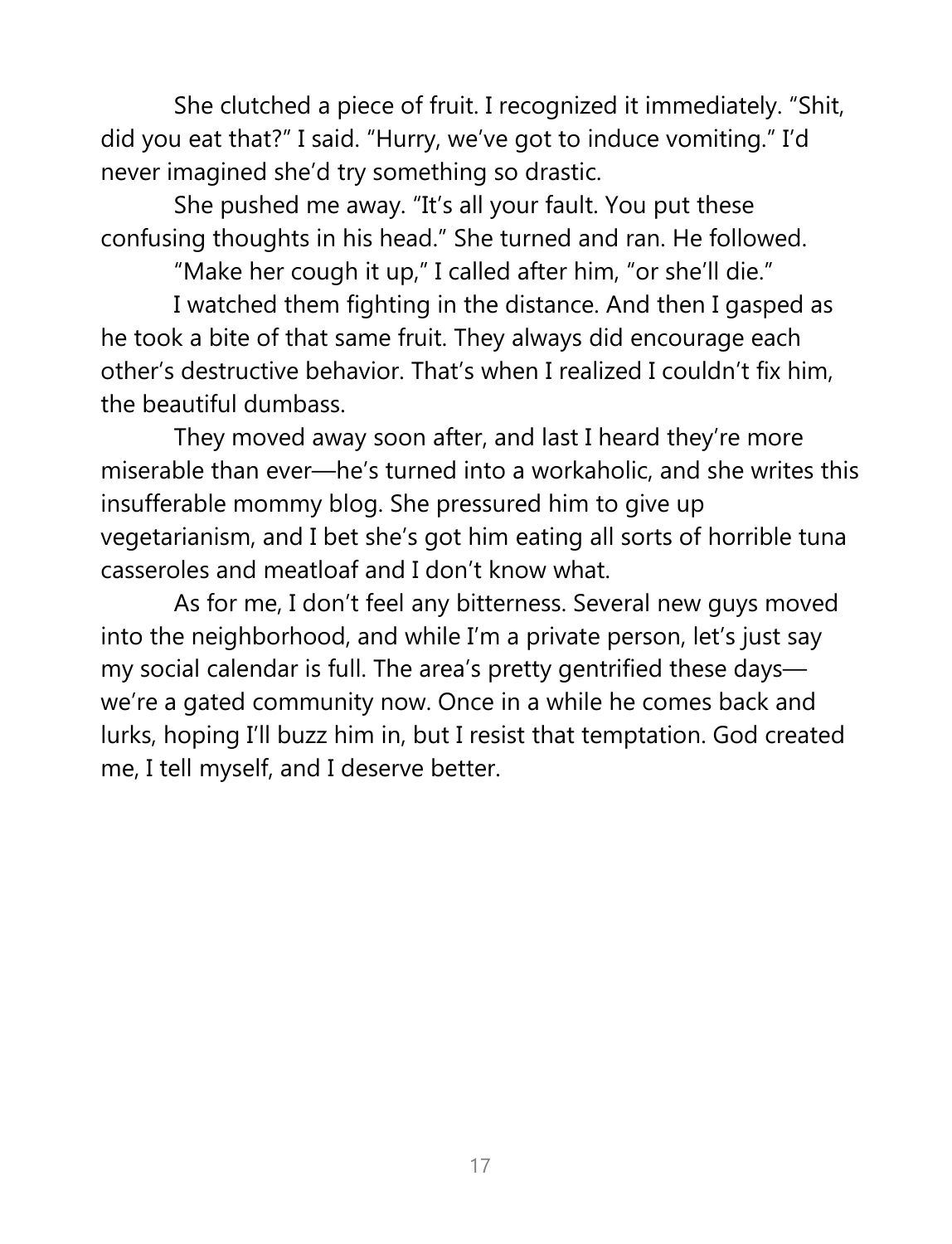# **Like a Bull**

<span id="page-20-0"></span>In biology class you focus on the video, not that you need to, not while your teacher practices his putting stroke out in the hallway. Parents here frown on biology for the most part—all that Darwin and reproduction and whatnot—so your school doesn't stress it. Instead you watch tapes about drug abuse or personal hygiene or self-esteem while Mr. Davis hits balls into a plastic cup.

Craig Kimbell, who sits beside you, reaches across your desk to swat Missy Grant on the arm. "Hey," Craig says. "Hey. I talked to Nate this morning. He said he enjoyed last night."

Missy keeps her eyes on the video, as if anxious to know what happens next to the angel dust kid.

"He said you rode him like a bull."

Heads turn. Missy's jaw clenches. It takes you a second to understand. At first you hear it as "He says you rode him likeable," which makes no sense. Then you get it. The room falls quiet.

Craig grins. "Yeah. He said you rode him like a goddamn bull." Missy whips around and glares. Her face reddens, but not, you think, from embarrassment. You slouch, trying to get out of their way, but neither of them even notices you.

"My sex life," Missy says, "is none of your business."

Craig laughs but can't seem to think of a comeback, other than to repeat himself. "Yeah," he says. "Nate said he enjoyed it."

Missy only rolls her eyes. People go back to their conversations and games of hangman. The moment ends, for everyone but you.

Baptist church has taught you that lusting in your heart counts as sin, which is why you automatically replace all your dirty thoughts with images of trees or the ocean. You know that Missy has gone astray; still, you can't help admiring her a little. My sex life is none of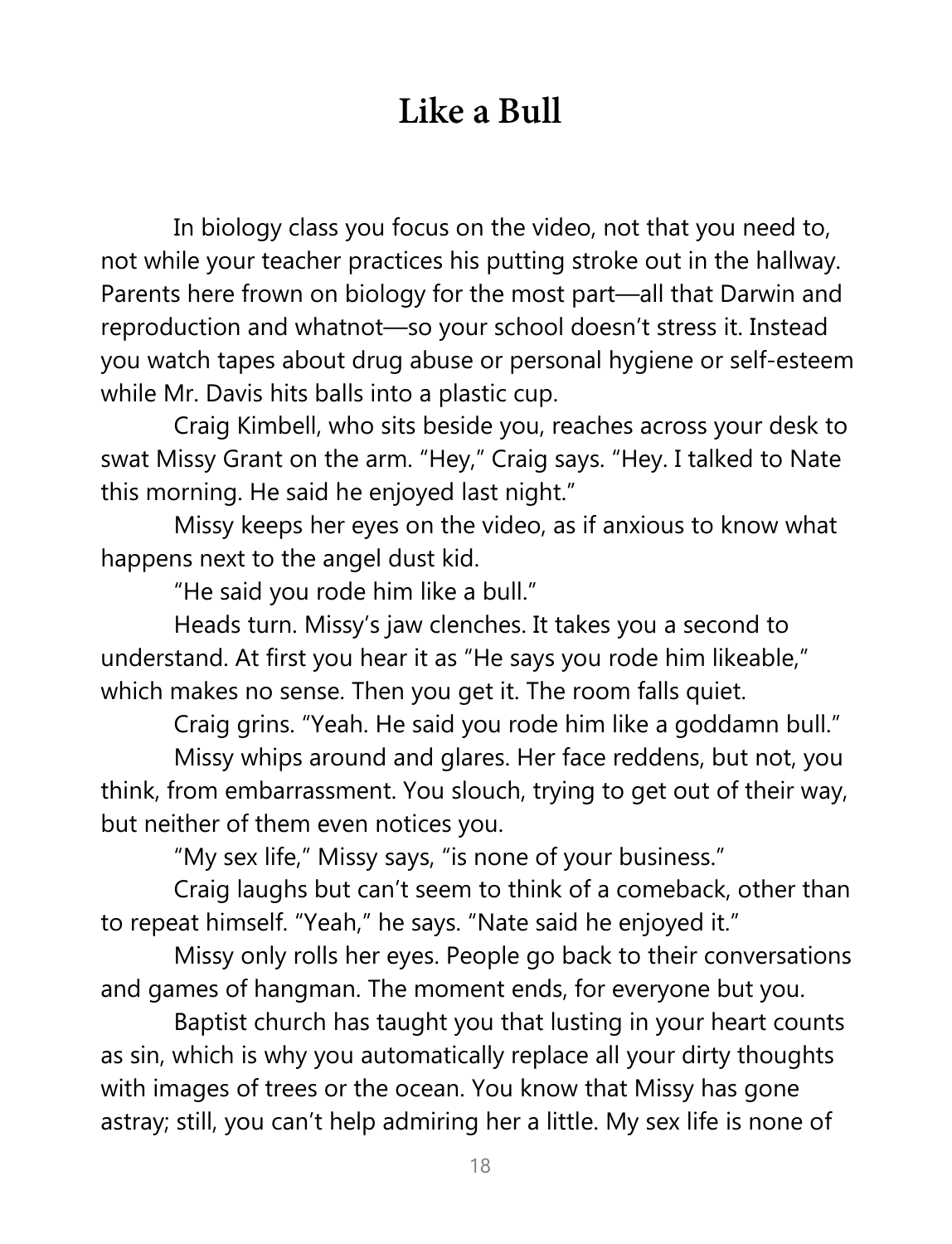your business. No denials, no shame. My sex life. Missy, who just like you is only fifteen, has had sex. Has a sex life.

Years later, in college, you find yourself entwined with your boyfriend in his narrow dorm bed, which smells of nachos and dirty socks. After months of wheedling, he's managed to get your top off.

"Baby, tell me your fantasies," whispers the naked, freckled boy, a sophomore in public relations.

Your actual fantasies, though, thanks to years of repression, tend toward the abstract. A single wave caressing the beach, the wind blowing against your skirt. Then you remember a certain phrase, one you sometimes repeat to yourself at night, the closest thing to a bona fide fantasy you can muster.

You say, "I want to ride you like a bull."

You expect it to please him, but he pulls away. He stares at you, as if some succubus has replaced the Baptist virgin he'd hoped to seduce. He goes limp.

"Or, you know, whatever," you say, pulling up the covers.

He kisses your forehead. "Look, you don't need to impress me," he says. "I love your innocence."

In two weeks, he will leave you for a nice Catholic girl. You won't miss him. As he falls asleep, you reach between your legs, thinking to yourself, like a bull. Like a bull.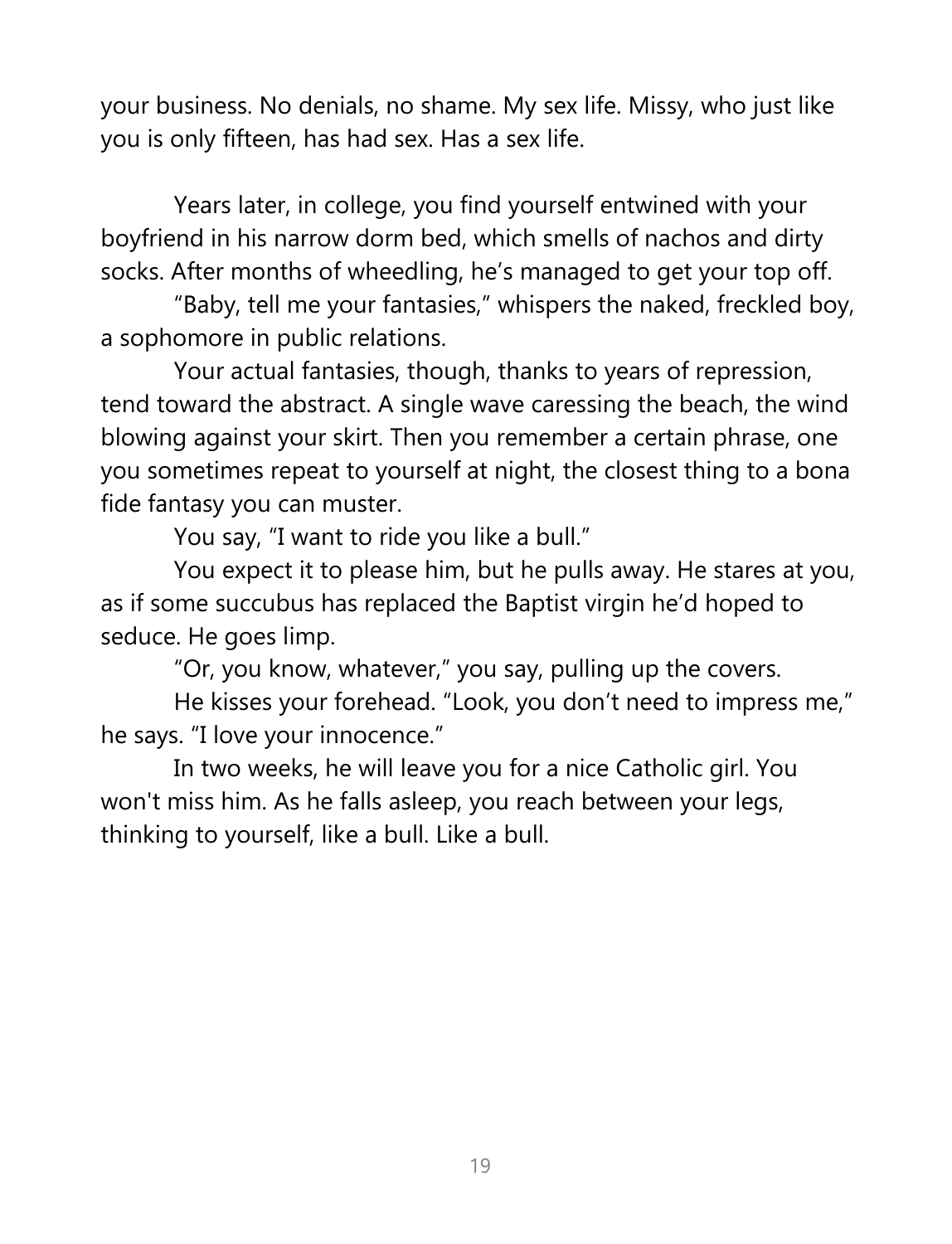### **My Friend Jeb**

<span id="page-22-0"></span>HR asked me to put together something for Jeb, probably because I was the closest thing he had to a friend at Zoom! Wellness Emporium. See, three years ago I gave him a pound of French roast for Secret Santa. Jeb was always the first one to make coffee in the mornings, so when I drew his name that was all I could think to get him. "You require caffeine to wake up every day"—that was literally all I knew about the guy. But his face when he opened it—it was like I'd looked into his soul or something. Every day afterwards he'd tell me how he'd made some of that delicious coffee, until he used it all up, and then he'd say he tried another brand but it wasn't as good, so he'd gone back to the one I gave him. "Zach knows coffee," he'd tell everyone, when really I don't like it much.

So although we'd worked together for years at the same Zoom! branch at the Green Pond Mall, I didn't know other things about him, like how he'd joined a class for people scared of flying. That is, not until his graduation flight crashed outside Tallahassee. The obituary mentioned only that he was born in Pensacola and survived by a stepbrother there, nothing about any kind of service being held anywhere. At first no one at the store was sure what to do. But everyone remembered me and the coffee, so I was tasked with honoring his memory.

I sat up that night Googling "deceased coworker ideas" and found a lot of stuff, like poems to read, but I couldn't tell which ones were good. I drank a beer and then another beer. I read lists of different flowers and what they meant. I ran out of beer, so I poked around the kitchen and found a bottle of coconut rum left by my exgirlfriend, Nika. It was old but still smelled coconutty, so I figured it was fine. It tasted fine. Then I decided to call Nika.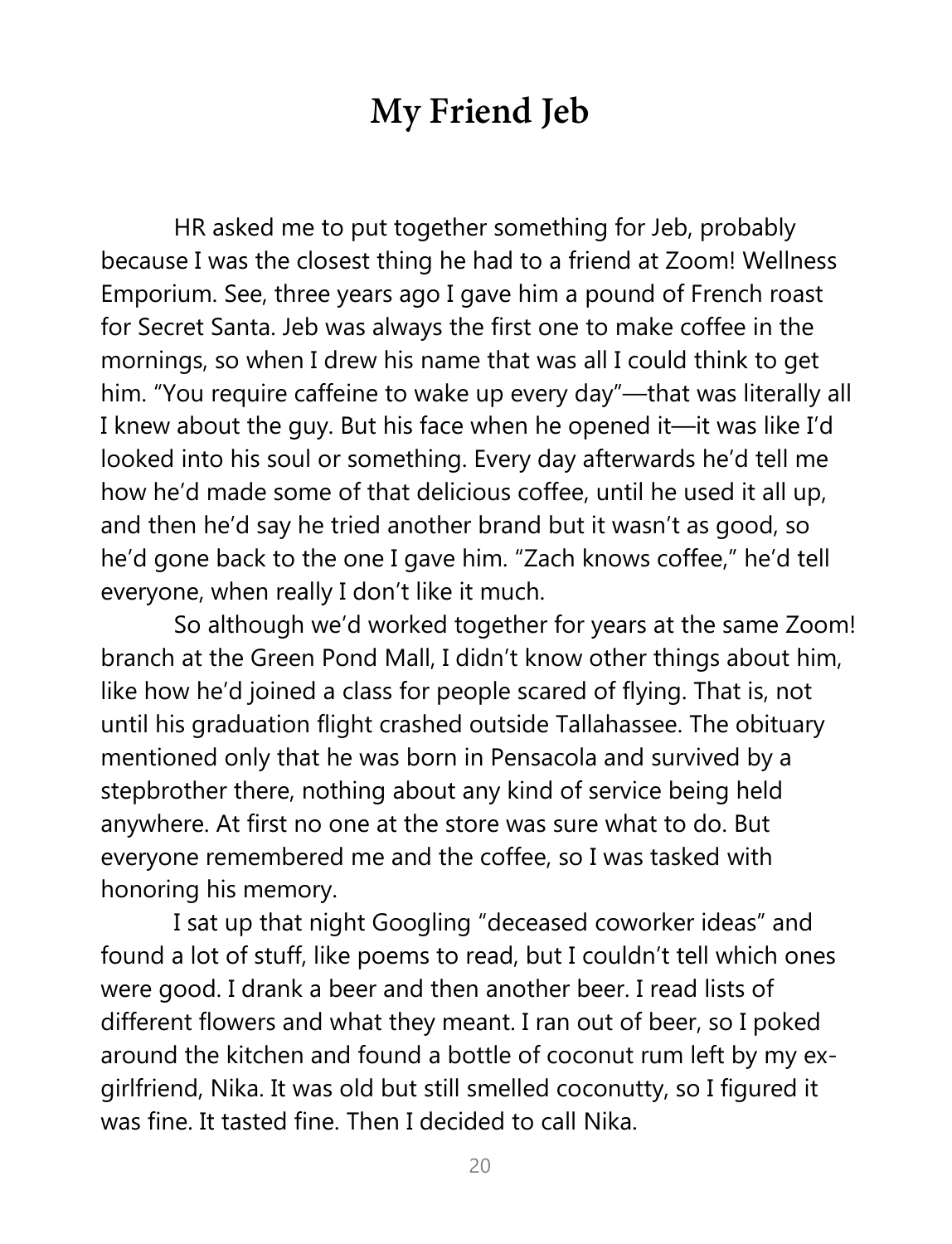"What is it?" she said.

"I wanted to say hey," I said.

"Okay, you said hey."

"Have you ever heard of candytuft? It's a flower. Guess what it means."

"Goodbye, Zach."

"Wait," I said. "I need to tell someone about Jeb. He was in a plane crash."

"Oh my god—who?"

"Jeb. We worked together. He was an anxious flyer."

"I don't remember you ever mentioning a Jeb."

"Maybe he drank too much coffee. That can exacerbate anxiety.'

"Jeb who?"

"Wilkins. I mean Wilcox. Jeb Wilcox. We were sort of friends."

"Look, Zach, I'm sorry. But it's late, and the kids wake up at like six."

I'd forgotten that the guy Nika moved in with had little kids. She was probably terrific with them. "Sure," I said. "Night."

Monday morning I printed out a picture of Jeb from when Zoom! had its last Presidents' Day Blowout Sale—his eyes were halfclosed, and he had on a Lincoln hat, but it was all anyone could find. I affixed it to some cardboard and propped it up at customer service, along with a vase of silk flowers. I'd ended up picking random flowers that looked nice, all colors, because I got confused over the different flower meanings. I made a sign saying, "A member of our Zoom! family recently passed. We invite our guests to share a few words with his loved ones," and I left pens for people to sign the picture. HR said the stepbrother in Pensacola would be coming to pick up Jeb's last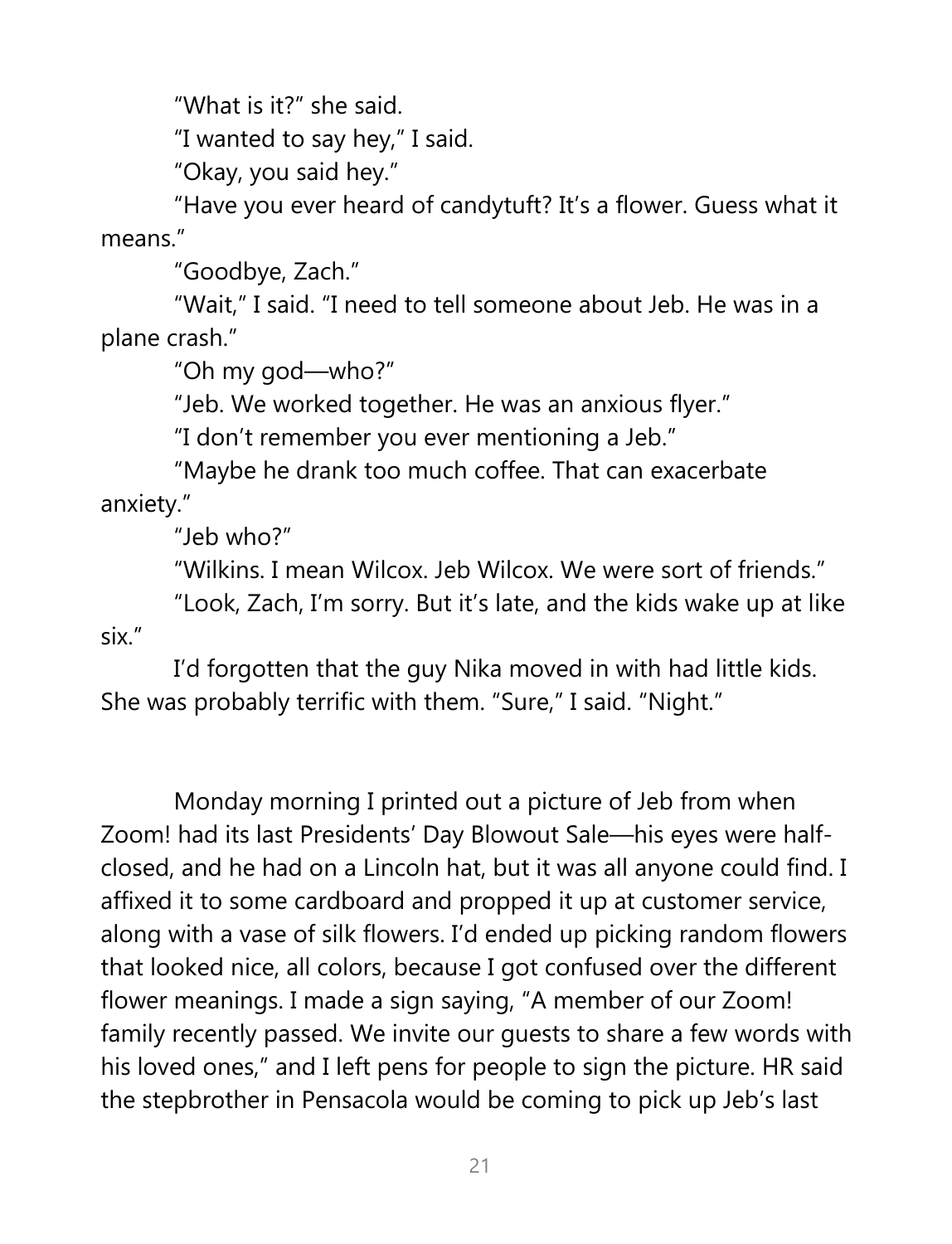paycheck, so I should give the picture, along with any belongings left in Jeb's locker, to him.

I watched as customers walked past Jeb's picture. A few stopped and made sad faces before going on to buy their yoga pants and balance balls. I tried to remember what, if anything, I'd said to Jeb the last time I saw him. Maybe some crack about our new uniforms, but that might have been to someone else. Over in vitamins, Jeb's usual section, a trainee was explaining to customers about the different protein powders we carried, nobody knowing or caring that it should have been Jeb doing it.

At closing time the stepbrother came in to pick up Jeb's things. He regarded the check disappointedly. I handed him a box with Jeb's stuff—some paperbacks and a pair of reading glasses—along with the signed picture. Customers had written a few Bible verses and a heart on it. "I'm sorry for your loss," I said. "Jeb was a terrific guy. We all loved him around here." The stepbrother nodded and shuffled off.

As I was leaving the mall I spotted Jeb's picture in the trash. Maybe Jeb and his stepbrother weren't close, but I thought Jeb deserved better than to be left like that. I took the picture home. I sat in front of the TV that night and drank the rest of the coconut rum. I called Nika again, but I got her voicemail. I tried to imagine Jeb's last moments, when they knew the plane was going down. Did he regret getting on it? Or did he think, if only for a second, I'm flying? No telling what he might have thought, or what else I didn't know about him.

I found an old frame I'd bought and never used, and I trimmed down the picture until it fit. I hung it up over the TV, thinking how one day people would come over and ask who that was, and I'd say, "That's Jeb. My friend. He was a great, great man."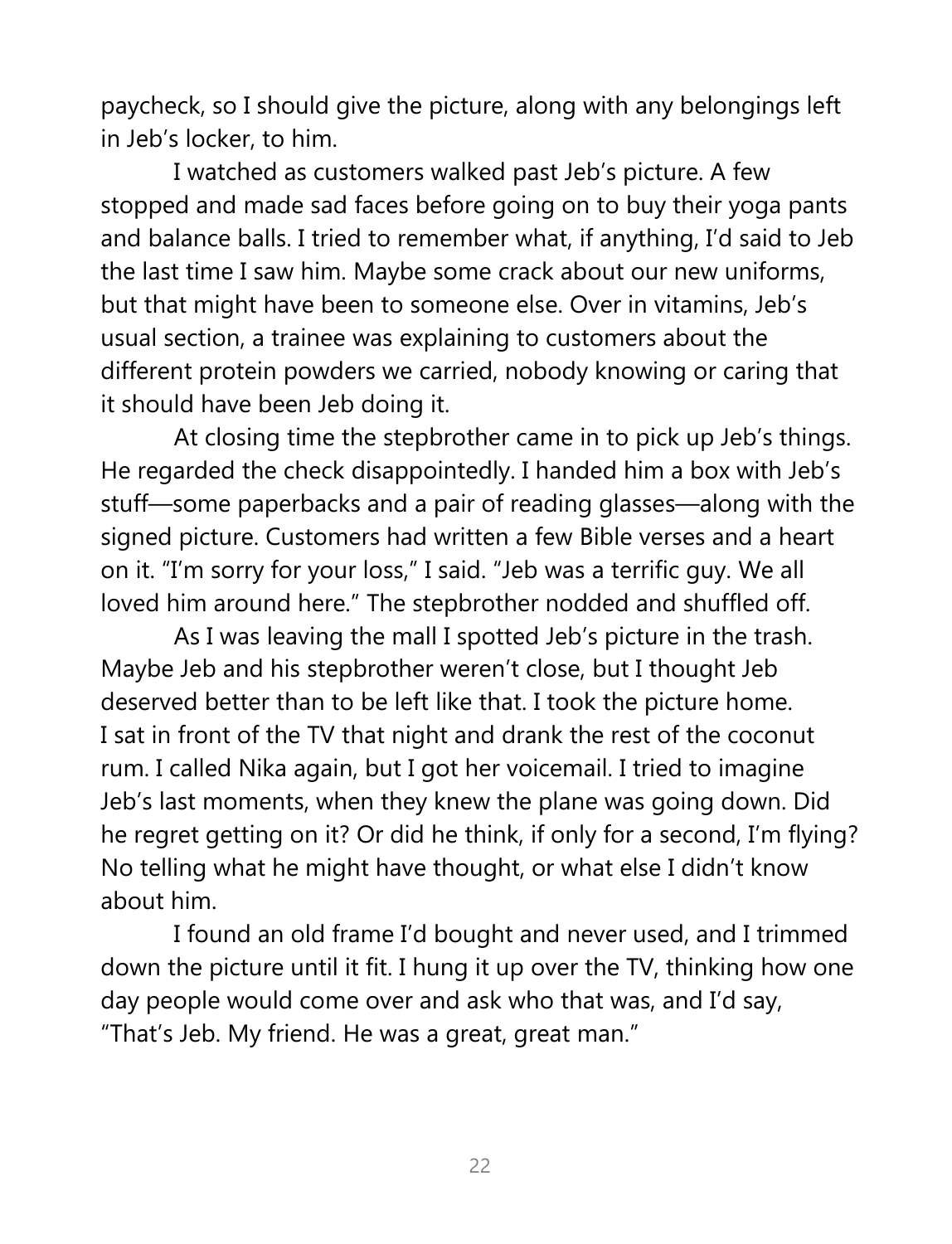#### **If You Lived Here**

<span id="page-25-0"></span>No sign of the shooter yet, so I go on through the crowd and try not to draw attention to myself. I take in my surroundings, noting exits and hiding places. Behind a movie display or a rack of clothes, maybe under a food court table. Last month someone hid in the fountain, using a straw to breathe, which I thought was clever. Now that it's been done, though, I figure he'll remember to look there. I enter a store, and part of me doesn't know what I'm doing here. I'm taking this risk for what? New pajamas. A juicer some friends registered for that they'll maybe use once after their wedding. But they say we're supposed to keep living our lives normally, so here I am, making an effort. As I check out, the credit card reader keeps giving error messages, and the salesclerk laughs. Computers, right? He tries running the card himself. I ask if he could hurry. I tell him the shooter could show up. I try not to yell. He shrugs and says, I don't worry about things I can't control. He looks at me as if my worrying is the real problem. He fumbles with the machine, and I suspect now he's taking his time out of spite. Finally it goes through, and I run out to the parking lot. I freeze at the sound of footsteps behind me. It's my time. I wait for the blast, wondering how it will feel. Most survivors say it's a burning sensation, but the one yesterday said she barely noticed it. Although I think she might have just taken shrapnel. I look up at the shooter-shaped clouds. Nothing happens. I turn around and see only a man with my purse. Here, you dropped this. Sorry, didn't mean to startle you. As I drive, I look for the shooter in passing cars, on street corners, by the bumblebee sign outside an apartment complex. If you lived here, you'd bee home now. Bullet holes in every other letter. I pull into the driveway and hop out. I leave my bags in the trunk for now and dart inside, where I go from room to room,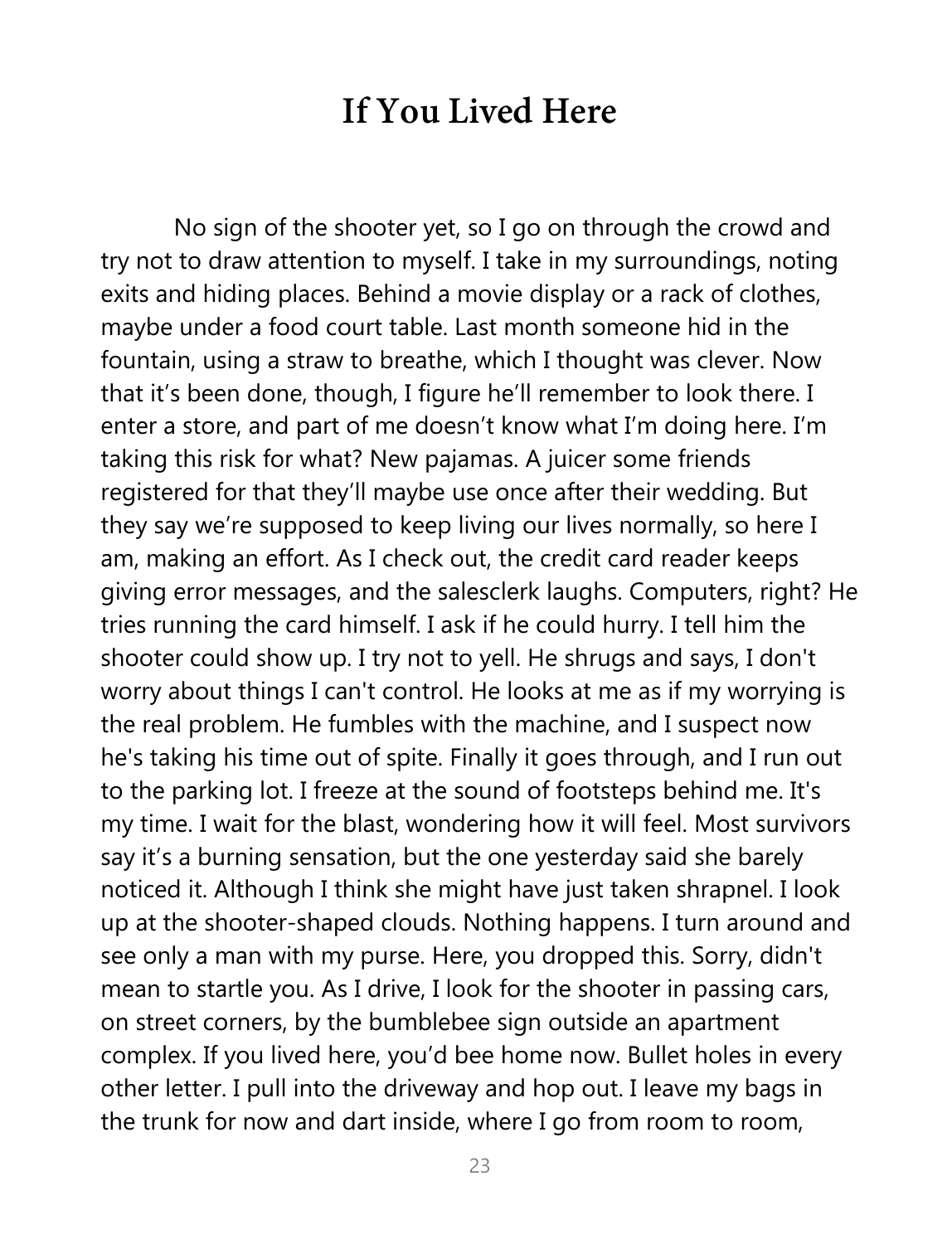searching. I check under my bed and in the closet and underneath the couch cushions. All clear. I sigh. I flop down in front of the TV, thinking maybe I'll watch the news and see where the shooter turned up this time, but when I pick up the remote there he is, perched on top of the power button. He laughs at me and takes aim.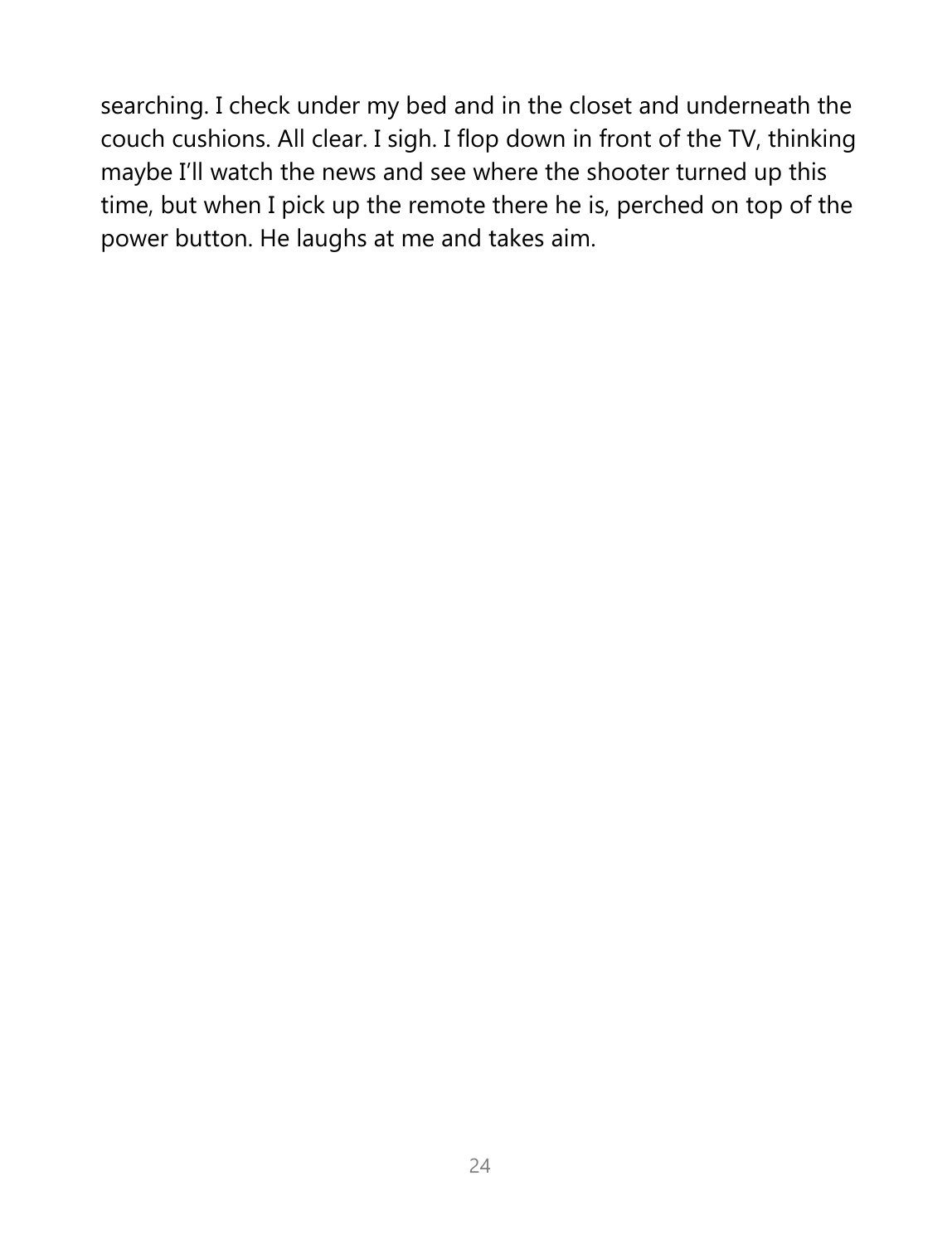#### <span id="page-27-0"></span>**Workshop Notes on The Universe**

#### Dear God,

First of all, thank You for sharing Your work with us. I think it has a lot of potential; there's some interesting imagery, and it flows well. There are a few things, though, that I think are working against it right now.

Like, when we start off, it's 13.7 billion years ago, and stuff is all hot and dense, so it starts expanding, and the rapid expansion cools everything off, resulting in a continuously expanding state. (Or everything is created from nothing six thousand years ago? There seems to be a discrepancy here.) Your descriptions are really good, but I'm left wondering why any of this is happening in the first place. What's it all for? You need to ask Yourself, "Why today?"

You're taking a risk by changing points of view so much. I mean, You've got Judaism, Buddhism, the one with that turtle carrying the world on its back—whose story is it? Maybe pick one POV and keep it in first person, so that readers won't get lost. I liked Scientology personally, but then again I'm into genre fiction. Go with whatever works for You.

So much of what You've put in is going to waste. For instance, the Andromeda Galaxy doesn't seem to have much to do here. And Pluto—is it even a planet or not? Maybe You should save some of these ideas for another project? (There's also a lot of extra space—if You're using Word, You can fix this by going into "Change Styles.") I liked how in your first draft everything revolved around Earth. That makes a lot more sense if the people there are going to be important.

Speaking of which, most of these human characters feel overthe-top and cartoony, and I don't think readers are going to find them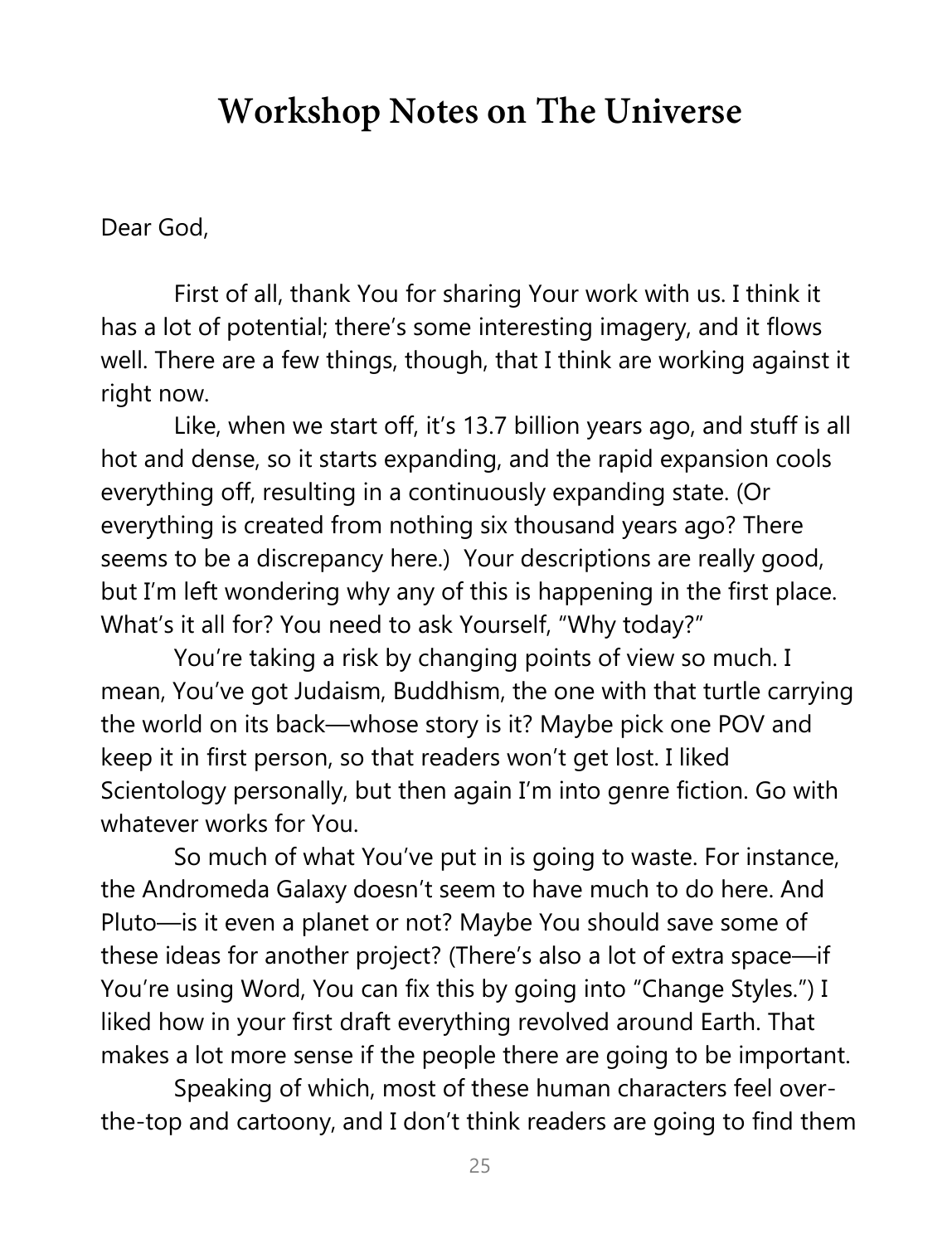believable. Even for satire, the way they're rendered is too meanspirited. They ought to have more redeeming features.

My main concern is that You're piling on the conflict to the point that it seems like overkill. These characters You've created, they have war, genocide, poverty, injustice, domestic abuse, rape, murder, gang violence, bullying, drugs, hate crimes, pollution, global warming, torture—it's already a lot. And then You add disease, drought, famine, birth defects, mental illness, tsunamis, mudslides, earthquakes, wildfires, blizzards, floods, tornadoes, hurricanes, etc. It's like, we get it—it's a dark comedy. You don't have to hit us over the head.

Cockroaches—what's up with them? Were You going for absurdism?

Finally, I'd really love to see more of Your voice in here. We start off with this great narrative presence, and You even directly address the reader at times, which I hearted, but then You seem to get more distant around the eighteenth century. Keep it consistent.

So those are my major concerns. I didn't notice a whole lot of grammatical stuff, other than some lay/lie confusion, but I'm bad about that, too! Anyway, I thought you did a really great job overall.

> Sincerely, Katie

P.S. I notice You took the unicorns out of this draft. I miss them!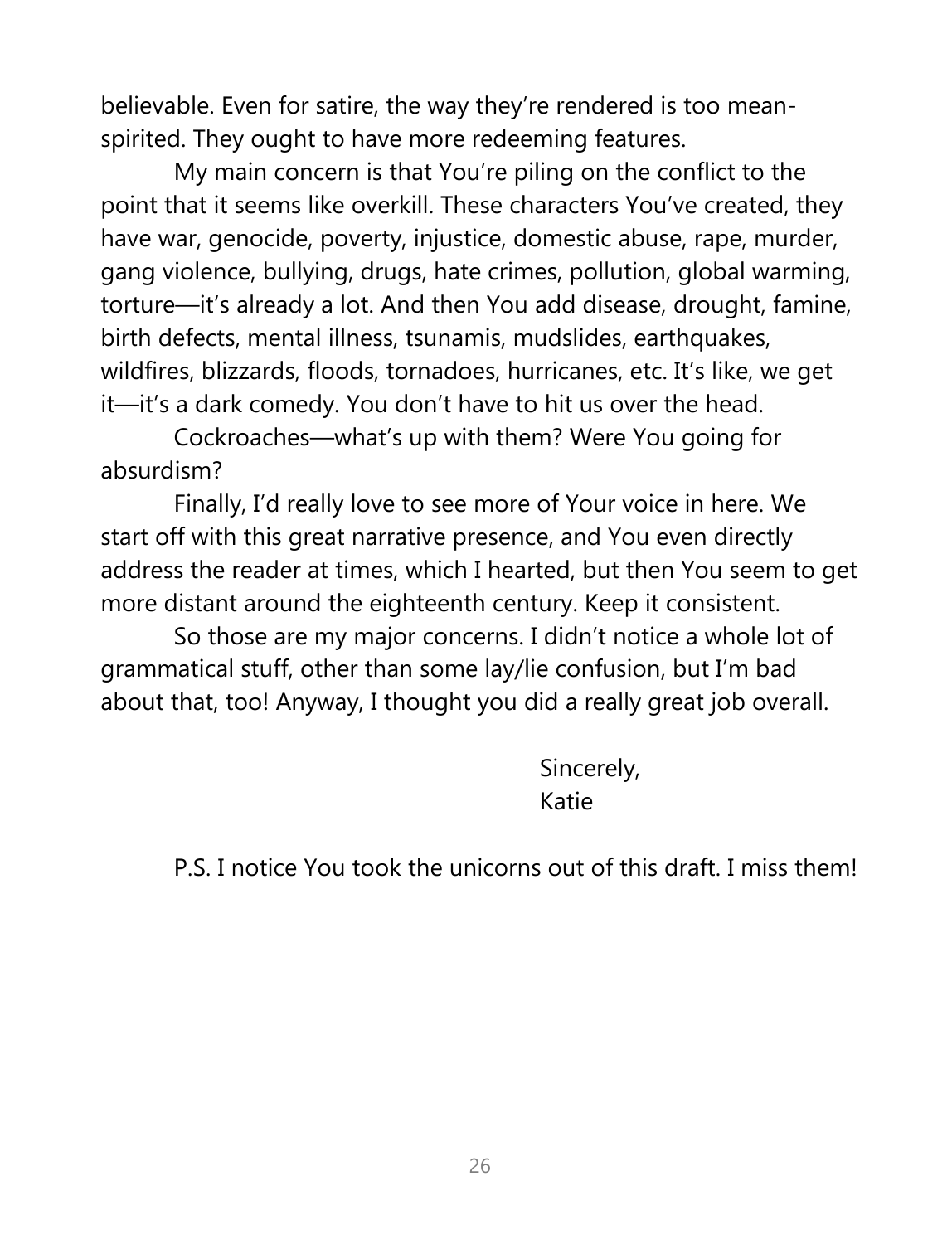# **Acknowledgements**

<span id="page-29-0"></span>The author would like to thank the following publications in which these stories first appeared:

Atticus Review: "Lawn of the Year." "If You Lived Here"

Defenestration Magazine: "Workshop Notes on The Universe"

New Orleans Review: "Wind on the Moon"

Pembroke Magazine: "The Emptiness Walks With You"

SmokeLong Quarterly: "Egg Baby"

Steel Toe Review. "Like a Bull," "My Friend Jeb"

Two Hawks Quarterly: "Variables"

Wilderness House Literary Review: "The Chronicles of Steve"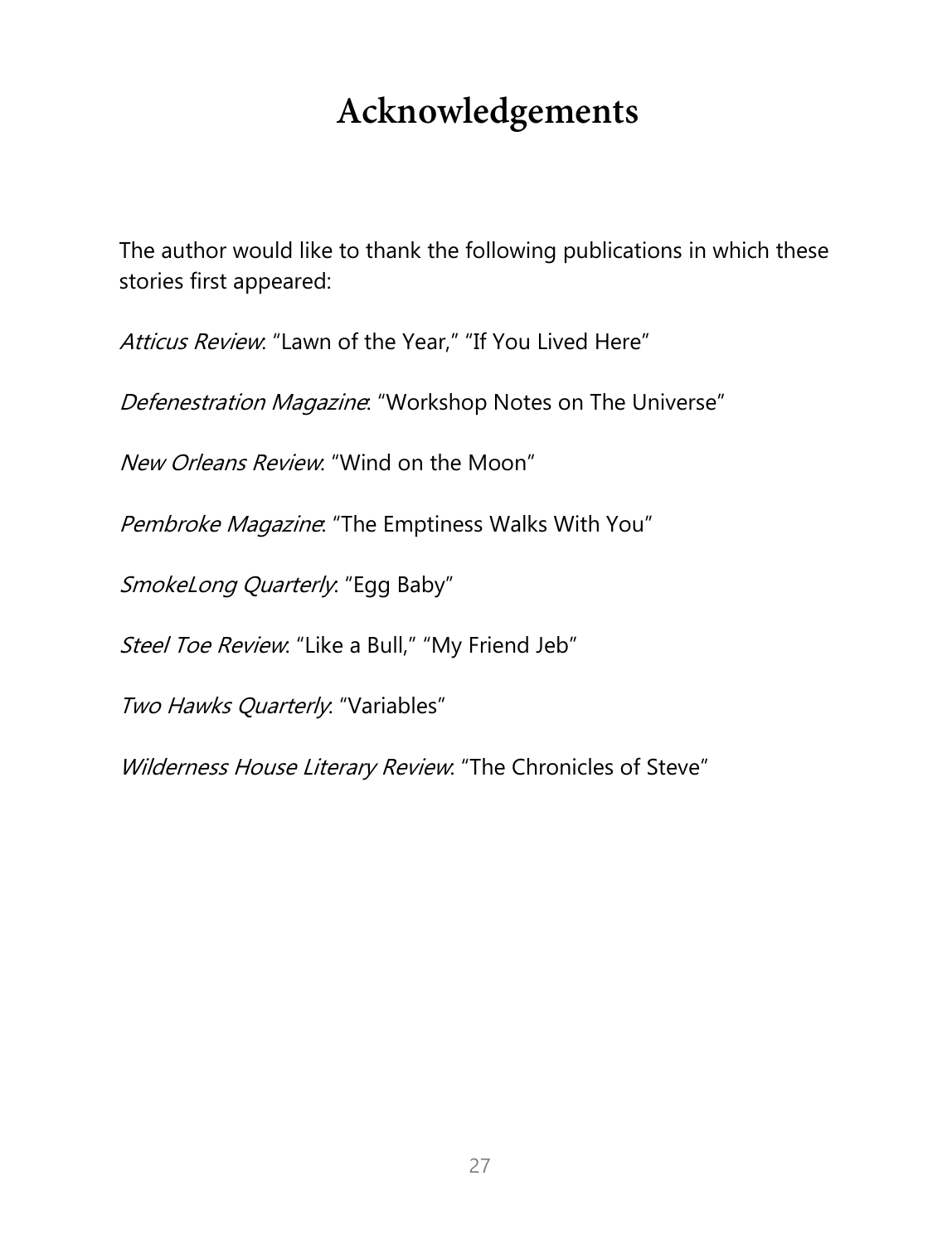Many thanks to Stacey Balkun, and to everyone at Sundress who helped make this chapbook a reality. Thank you to all the wonderful teachers I've had. Thank you to the Emrys Foundation for keeping me connected to the literary community. And thank you to my family, especially to my four-year-old, Chandler, who is shoving chocolate chips in my mouth as I type this.